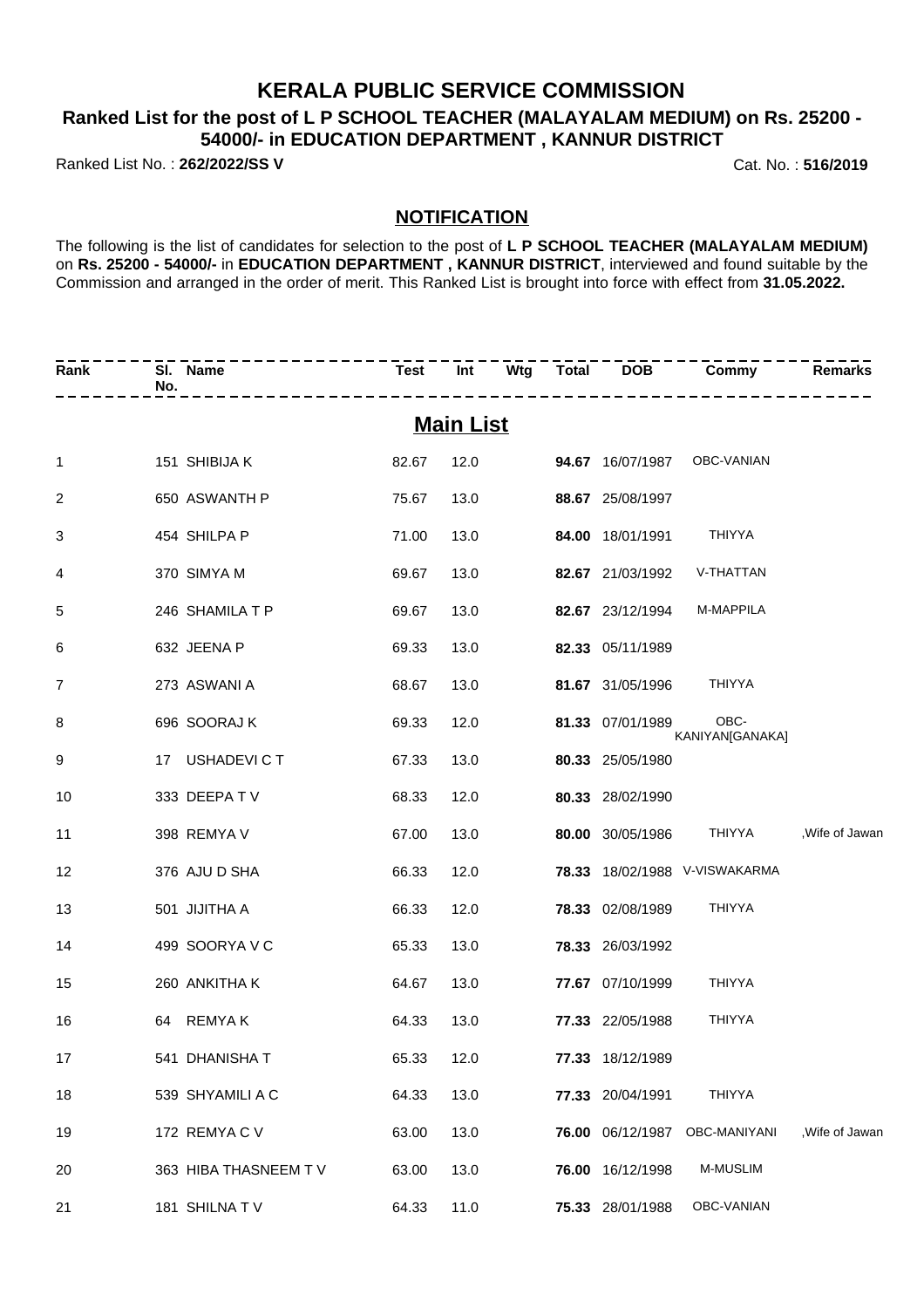| Rank | No. | SI. Name                        | <b>Test</b> | Int  | Wtg | <b>Total</b> | <b>DOB</b>              | Commy                         | <b>Remarks</b> |
|------|-----|---------------------------------|-------------|------|-----|--------------|-------------------------|-------------------------------|----------------|
| 22   |     | 685 NIDHIN K V                  | 63.33       | 12.0 |     |              | <b>75.33</b> 10/11/1991 | THIYYA                        |                |
| 23   |     | 647 NITHIN KIRAN                | 62.67       | 12.0 |     |              | <b>74.67</b> 16/07/1989 |                               |                |
| 24   |     | 616 HAFIS MUHAMMED K K          | 62.67       | 12.0 |     |              | <b>74.67</b> 10/04/1995 | M-MAPPILA                     |                |
| 25   |     | 545 REMYA THAMPATTY P C         | 60.33       | 14.0 |     |              | <b>74.33</b> 12/05/1990 |                               | ,Wife of Jawan |
| 26   |     | 198 DIVYAMOL P V                | 60.33       | 14.0 |     |              | 74.33 01/05/1987        |                               |                |
| 27   |     | 322 JESNA P K                   | 61.33       | 13.0 |     |              | 74.33 16/04/1990        |                               |                |
| 28   |     | 121 ANSALNA K A                 | 62.00       | 12.0 |     |              | <b>74.00 01/06/1987</b> | M-MUSLIM                      |                |
| 29   |     | 201 SUPRABHATE                  | 63.00       | 11.0 |     |              | <b>74.00 25/05/1991</b> | <b>LC</b>                     |                |
| 30   |     | 81 ARUNAKC                      | 62.33       | 11.0 |     |              | 73.33 05/11/1986        | <b>THIYYA</b>                 |                |
| 31   | 70  | ANUSREE N                       | 58.67       | 14.0 |     |              | <b>72.67</b> 01/06/1990 | OBC-VANIYAN                   |                |
| 32   | 3   | ANJALI P K                      | 58.33       | 14.0 |     |              |                         | 72.33 31/05/1989 OBC-SALIYAS  |                |
| 33   |     | 418 NIMISHA K A P               | 61.33       | 11.0 |     |              | 72.33 25/02/1992        |                               |                |
| 34   |     | 488 PREETHA GANGADHARAN K 60.00 |             | 12.0 |     |              | <b>72.00</b> 04/01/1989 |                               | ,Wife of Jawan |
| 35   |     | 419 RASMI KARUNAN               | 60.00       | 12.0 |     |              | <b>72.00</b> 13/02/1991 | THIYYA                        |                |
| 36   |     | 649 ADITH M                     | 60.00       | 12.0 |     |              | <b>72.00</b> 04/12/1999 | THIYYA                        |                |
| 37   |     | 409 PRAVEENA P                  | 61.67       | 10.0 |     |              |                         | 71.67 11/02/1990 OBC-SALIYAS  |                |
| 38   |     | 513 AMRUTHA T K                 | 57.67       | 14.0 |     |              | 71.67 15/11/1990        |                               |                |
| 39   |     | 36 MONISHAN                     | 59.67       | 12.0 |     |              | 71.67 17/04/1991        | <b>THIYYA</b>                 |                |
| 40   |     | 76 SHEETHAL K S                 | 59.33       | 12.0 |     |              | 71.33 08/11/1987        | <b>EZHAVA</b>                 |                |
| 41   |     | 403 SOUMYA S NAIR               | 59.33       | 12.0 |     |              | 71.33 20/05/1988        |                               |                |
| 42   |     | 413 SWATHI P V                  | 58.33       | 13.0 |     |              | 71.33 08/04/1996        |                               |                |
| 43   |     | 21 DEEPTHI A V                  | 57.00       | 14.0 |     |              | 71.00 11/01/1991        |                               |                |
| 44   |     | 605 ANUSREE T S                 | 58.00       | 13.0 |     |              | 71.00 16/04/1995        | EZHAVA                        |                |
| 45   |     | 410 HIBA HAFIS                  | 58.00       | 13.0 |     |              | 71.00 18/04/1999        | M-MAPPILA                     |                |
| 46   |     | 503 PRAJILA KT                  | 58.67       | 12.0 |     |              | 70.67 14/02/1987        |                               | Wife of Jawan  |
| 47   |     | 293 REENA JOY                   | 57.67       | 13.0 |     |              | 70.67 20/05/1981        |                               |                |
| 48   |     | 65 SRUTHIMB                     | 57.67       | 13.0 |     |              | 70.67 26/11/1990        |                               |                |
| 49   |     | 574 RIJI MOL M C                | 58.33       | 12.0 |     |              | 70.33 15/11/1985        | <b>THIYYA</b>                 |                |
| 50   |     | 463 NISHILA K                   | 57.00       | 13.0 |     |              | 70.00 13/11/1985        | THIYYA                        |                |
| 51   |     | 527 SRUTHI E                    | 58.00       | 12.0 |     |              |                         | 70.00 15/05/1988 V-VISWAKARMA |                |
| 52   |     | 679 DIPIN T                     | 56.00       | 14.0 |     |              | 70.00 01/04/1994        | OBC-<br>SALIYA/SALIYAS        |                |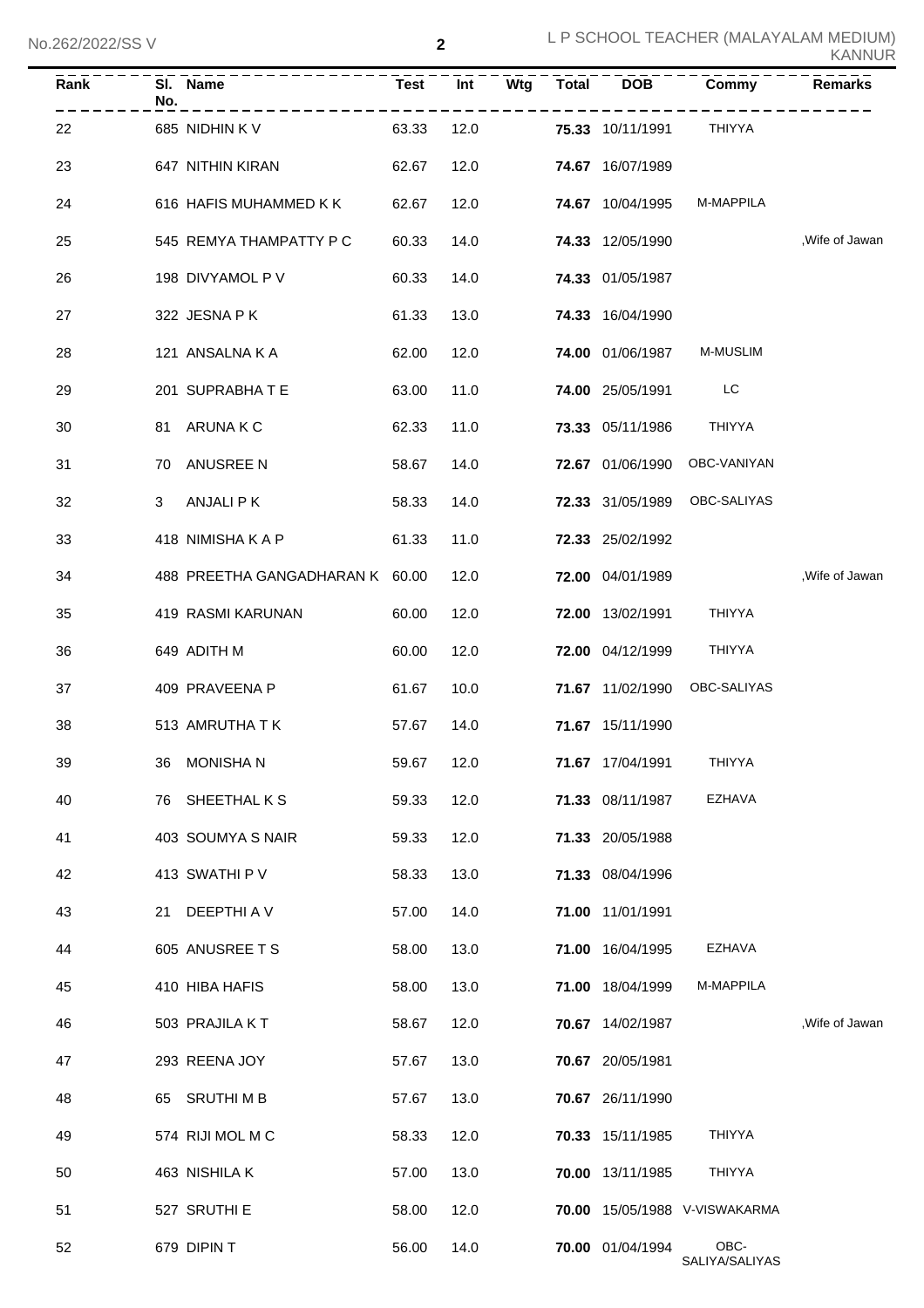| Rank | SI.<br><b>Name</b><br>No.           | <b>Test</b> | Wtg<br>Int | Total | <b>DOB</b>       | Commy                         | Remarks            |
|------|-------------------------------------|-------------|------------|-------|------------------|-------------------------------|--------------------|
| 53   | 448 SHIJI C C                       | 56.67       | 13.0       |       | 69.67 27/07/1981 |                               |                    |
| 54   | 526 ROOPA K                         | 56.67       | 13.0       |       | 69.67 05/12/1985 | THIYYA                        |                    |
| 55   | 190 JOSHNA P V                      | 56.67       | 13.0       |       | 69.67 06/08/1989 | OBC-YOGIS                     |                    |
| 56   | REMISHA PP<br>66.                   | 56.33       | 13.0       |       | 69.33 01/05/1990 | <b>THIYYA</b>                 |                    |
| 57   | 287 HASEENA VANNANCHALIL            | 57.33       | 12.0       |       | 69.33 25/07/1998 | M-MAPPILA                     |                    |
| 58   | 694 SASWATH A                       | 57.00       | 12.0       |       | 69.00 25/10/1996 | <b>THIYYA</b>                 |                    |
| 59   | 288 RASNA OV                        | 56.67       | 12.0       |       | 68.67 23/05/1985 | THIYYA                        |                    |
| 60   | 228 JILNA KT                        | 57.67       | 11.0       |       | 68.67 26/03/1988 | <b>THIYYA</b>                 |                    |
| 61   | 630 JITHIN K                        | 56.67       | 12.0       |       | 68.67 23/04/1988 | <b>THIYYA</b>                 |                    |
| 62   | 192 HRIDYA P K                      | 56.67       | 12.0       |       | 68.67 16/03/1990 | <b>THIYYA</b>                 |                    |
| 63   | 125 SAFWANA P P                     | 55.67       | 13.0       |       | 68.67 31/07/1997 | M-MAPPILA                     |                    |
| 64   | 435 DIVYA DAMODARAN<br>KADALAKELOTH | 55.33       | 13.0       |       | 68.33 07/04/1986 |                               |                    |
| 65   | 348 SHAFANA C                       | 56.33       | 12.0       |       | 68.33 08/02/1993 | M-MAPPILA                     |                    |
| 66   | 584 NAVYA K V                       | 55.00       | 13.0       |       | 68.00 14/12/1990 | V-KOLLAN                      |                    |
| 67   | 557 AKHILA P N                      | 54.33       | 13.0       |       | 67.33 10/03/1990 | <b>THIYYA</b>                 |                    |
| 68   | 483 ANUSHA K                        | 54.33       | 13.0       |       | 67.33 10/02/1993 | <b>THIYYA</b>                 |                    |
| 69   | 589 DEEPALATHA<br>VELLUVAKKANDY     | 53.00       | 14.0       |       | 67.00 15/04/1986 | <b>THIYYA</b>                 |                    |
| 70   | 78 DIVYA K                          | 55.00       | 12.0       |       | 67.00 24/05/1990 | <b>THIYYA</b>                 |                    |
| 71   | 697 NIDHEESH K M                    | 55.00       | 12.0       |       | 67.00 25/05/1991 |                               |                    |
| 72   | 606 JISHNU JAYARAJAN                | 54.00       | 13.0       |       | 67.00 19/05/1995 |                               |                    |
| 73   | 242 AARSHA A P                      | 54.67       | 12.0       |       | 66.67 03/05/1990 |                               | ,Rashtrapati Guide |
| 74   | 568 DEEPIKA K                       | 54.67       | 12.0       |       | 66.67 03/07/1989 | THIYYA                        |                    |
| 75   | 170 BENSIKP                         | 54.67       | 12.0       |       | 66.67 22/02/1990 | <b>THIYYA</b>                 |                    |
| 76   | 421 SHAZNA ZUBAIR P P               | 53.67       | 13.0       |       | 66.67 27/12/1991 | M-MAPPILA                     |                    |
| 77   | 351 ANAGHA E P                      | 53.67       | 13.0       |       | 66.67 12/01/1996 |                               |                    |
| 78   | 379 JIMI C                          | 54.67       | 12.0       |       | 66.67 15/02/2000 | OBC-VANIYAN                   |                    |
| 79   | 406 JINCY T                         | 53.00       | 13.0       |       | 66.00 03/05/1991 | THIYYA                        |                    |
| 80   | 523 SOUDANK                         | 52.00       | 14.0       |       | 66.00 19/06/1995 | M-MUSLIM                      |                    |
| 81   | NIMMI O P<br>80                     | 53.67       | 12.0       |       |                  | 65.67 28/09/1989 V-VISWAKARMA |                    |
| 82   | 94 ASWATHI VINOD                    | 53.67       | 12.0       |       | 65.67 23/05/1996 |                               |                    |
| 83   | 123 SHIJI M                         | 52.33       | 13.0       |       | 65.33 01/05/1989 | THIYYA                        |                    |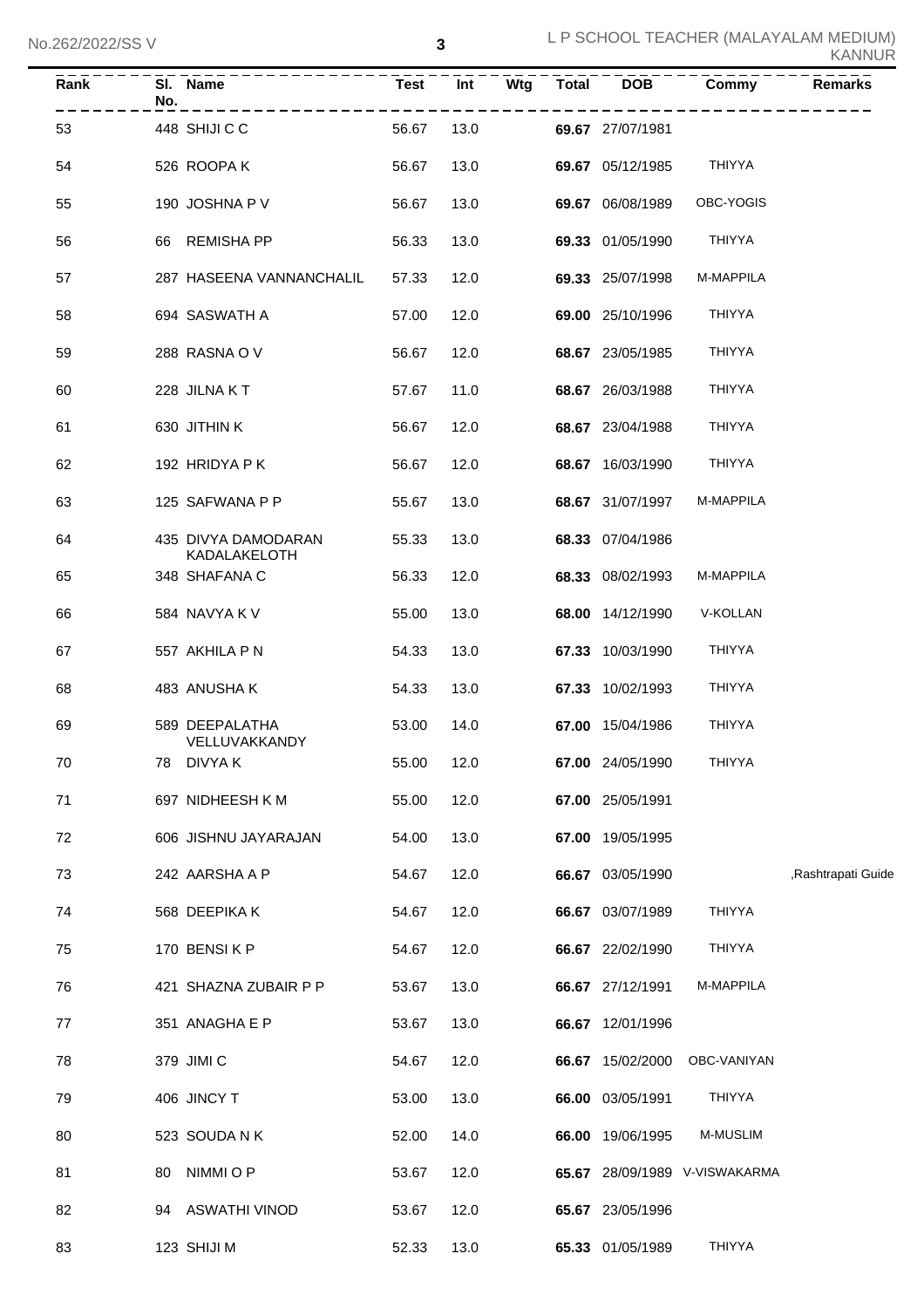| Rank | No. | SI. Name            | <b>Test</b> | Wtg<br>Int | <b>Total</b> | <b>DOB</b>       | Commy                  | <b>Remarks</b>     |
|------|-----|---------------------|-------------|------------|--------------|------------------|------------------------|--------------------|
| 84   | 95  | <b>JIJA JOSEPH</b>  | 53.00       | 12.0       |              | 65.00 08/03/1988 |                        |                    |
| 85   |     | 614 ADARSH KM       | 52.00       | 13.0       |              | 65.00 14/06/1998 |                        |                    |
| 86   |     | 524 FARHANA C V     | 53.00       | 12.0       |              | 65.00 23/08/1998 | M-MUSLIM               |                    |
| 87   |     | 292 SINI K          | 53.67       | 11.0       |              | 64.67 11/02/1980 | <b>THIYYA</b>          |                    |
| 88   |     | 512 SAJIMA A M      | 50.67       | 14.0       |              | 64.67 01/05/1980 | OBC-<br>SALIYA/SALIYAS |                    |
| 89   |     | 493 SONA SINGH K S  | 50.67       | 14.0       |              | 64.67 23/05/1985 |                        |                    |
| 90   |     | 334 PRIYAMVADA P    | 51.67       | 13.0       |              | 64.67 10/05/1988 |                        |                    |
| 91   |     | 490 RAMYA P P       | 51.67       | 13.0       |              | 64.67 20/05/1988 | THIYYA                 |                    |
| 92   |     | 600 RAJITHABEEGAM   | 51.67       | 13.0       |              | 64.67 25/05/1988 | M-MUSLIM               |                    |
| 93   |     | 277 SHAREENA A T    | 52.67       | 12.0       |              | 64.67 12/03/1991 | M-MAPPILA              |                    |
| 94   |     | 599 SOORAJ KANA     | 50.67       | 14.0       |              | 64.67 07/02/1996 | OBC-MANIYANI           |                    |
| 95   |     | 291 BUSHRAKC        | 52.33       | 12.0       |              | 64.33 24/12/1988 | M-MUSLIM               |                    |
| 96   |     | 264 SHEJINA KOMATH  | 52.33       | 12.0       |              | 64.33 04/04/1991 | THIYYA                 |                    |
| 97   |     | 659 SREENATH E I    | 51.33       | 13.0       |              | 64.33 05/02/1996 |                        |                    |
| 98   |     | 271 BIJINA R K      | 51.00       | 13.0       |              | 64.00 30/05/1991 |                        | ,Rashtrapati Guide |
| 99   |     | 188 SREEJITHA K E   | 52.00       | 12.0       |              | 64.00 31/05/1988 |                        |                    |
| 100  |     | 326 REJINA RAGHAVAN | 52.00       | 12.0       |              | 64.00 18/09/1990 | <b>THIYYA</b>          |                    |
| 101  |     | 515 ASHITHA VIJAYAN | 51.00       | 13.0       |              | 64.00 31/07/1995 |                        |                    |
| 102  |     | 137 RASNAK V        | 50.67       | 13.0       |              | 63.67 31/01/1991 |                        | , Wife of Jawan    |
| 103  |     | 464 VIDYA S P       | 50.67       | 13.0       |              | 63.67 20/04/1989 |                        |                    |
| 104  |     | 540 SUMINA P V      | 50.67       | 13.0       |              | 63.67 25/05/1989 | THIYYA                 |                    |
| 105  |     | 107 DILNA C         | 52.67       | 11.0       |              | 63.67 01/11/1993 | <b>THIYYA</b>          |                    |
| 106  |     | 302 NIDHINA TV      | 50.33       | 13.0       |              | 63.33 30/05/1987 |                        |                    |
| 107  |     | 347 RAJULA O P C    | 50.33       | 13.0       |              | 63.33 18/03/1988 | M-MAPPILA              |                    |
| 108  |     | 122 ROSNA MK        | 51.33       | 12.0       |              | 63.33 02/05/1990 | THIYYA                 |                    |
| 109  |     | 350 SAJNA P         | 50.33       | 13.0       |              | 63.33 30/10/1990 |                        |                    |
| 110  |     | 263 HILNA V V       | 50.33       | 13.0       |              | 63.33 26/03/1997 |                        |                    |
| 111  |     | 140 SONA C JOJI     | 52.33       | 11.0       |              | 63.33 15/01/1999 |                        |                    |
| 112  | 6   | <b>RESMIKR</b>      | 49.00       | 14.0       |              | 63.00 18/03/1987 | THIYYA                 |                    |
| 113  |     | 202 SOUMYA P V      | 50.00       | 13.0       |              | 63.00 20/04/1988 |                        |                    |
| 114  | 62  | VIJINA VIJAYAN C    | 50.00       | 13.0       |              | 63.00 01/01/1990 | THIYYA                 |                    |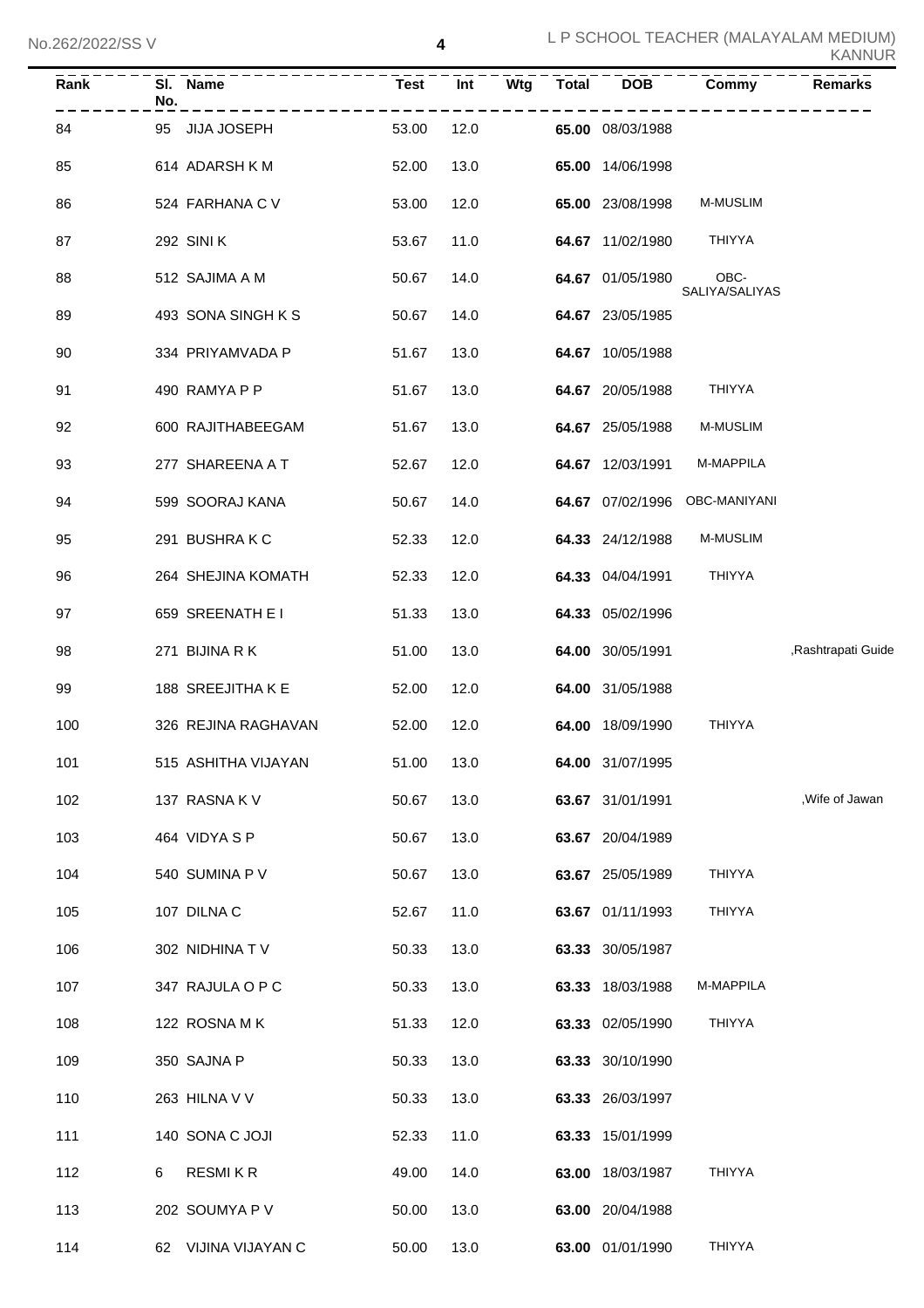| Rank | No. | SI. Name                 | <b>Test</b> | Int  | Wtg | <b>Total</b> | <b>DOB</b>       | Commy                        | Remarks |
|------|-----|--------------------------|-------------|------|-----|--------------|------------------|------------------------------|---------|
| 115  |     | 214 PRIYA M V            | 49.00       | 14.0 |     |              | 63.00 09/02/1990 | THIYYA                       |         |
| 116  |     | 68 ROSHNA S RAGHAVAN     | 49.67       | 13.0 |     |              | 62.67 08/02/1990 | THIYYA ,Wife of Jawan        |         |
| 117  |     | 411 SHIMNA B T           | 50.67       | 12.0 |     |              | 62.67 23/04/1983 | THIYYA                       |         |
| 118  |     | 216 SHEENA POTTANKI      | 50.67       | 12.0 |     |              | 62.67 15/04/1986 | THIYYA                       |         |
| 119  |     | 631 PREENAK              | 49.67       | 13.0 |     |              | 62.67 06/03/1988 |                              |         |
| 120  |     | 338 DILSHA D             | 50.67       | 12.0 |     |              | 62.67 29/05/1993 | THIYYA                       |         |
| 121  |     | 139 FRINTUSF             | 50.67       | 12.0 |     |              | 62.67 31/05/1995 | <b>SIUC NADAR</b>            |         |
| 122  |     | 466 AFNANA KOOVAN        | 50.67       | 12.0 |     |              | 62.67 05/01/1997 | <b>M-MUSLIM</b>              |         |
| 123  |     | 646 ARJUN T K            | 50.67       | 12.0 |     |              | 62.67 06/08/1998 |                              |         |
| 124  |     | 449 JAYA K C             | 49.33       | 13.0 |     |              | 62.33 25/05/1981 |                              |         |
| 125  |     | 688 ABDUL NASAR T T      | 50.33       | 12.0 |     |              | 62.33 30/05/1985 | M-MAPPILA                    |         |
| 126  |     | 648 SREEKESH MON E M     | 49.33       | 13.0 |     |              | 62.33 31/05/1987 | THIYYA                       |         |
| 127  |     | 243 JAITHRA JAYAN P      | 48.33       | 14.0 |     |              | 62.33 23/06/1998 |                              |         |
| 128  |     | 18 RANJINI P V           | 48.00       | 14.0 |     |              | 62.00 14/11/1985 |                              |         |
| 129  |     | 114 RESHNA M P           | 50.00       | 12.0 |     |              | 62.00 11/11/1988 | THIYYA                       |         |
| 130  |     | 465 SREEJA V P           | 49.00       | 13.0 |     |              |                  | 62.00 23/05/1989 OBC-VANIYAN |         |
| 131  |     | 485 ATHIRA K             | 48.00       | 14.0 |     |              | 62.00 18/09/1993 |                              |         |
| 132  |     | 187 DISHARA CK           | 48.00 14.0  |      |     |              | 62.00 25/11/1996 | THIYYA                       |         |
| 133  |     | 468 SHINI M M            | 49.67       | 12.0 |     |              | 61.67 05/04/1983 |                              |         |
| 134  |     | 486 SRUTHI PONON         | 48.67       | 13.0 |     |              | 61.67 11/11/1988 | THIYYA                       |         |
| 135  |     | 289 ROOPIKA THAIVALAPPIL | 47.33       | 14.0 |     |              | 61.33 03/12/1987 | <b>THIYYA</b>                |         |
| 136  |     | 49 DIVYA MV              | 48.33       | 13.0 |     |              | 61.33 22/09/1988 |                              |         |
| 137  |     | 171 REMYAKP              | 49.33       | 12.0 |     |              | 61.33 05/03/1989 | <b>THIYYA</b>                |         |
| 138  |     | 399 ASWATHI P K          | 50.33       | 11.0 |     |              | 61.33 19/05/1993 | <b>THIYYA</b>                |         |
| 139  |     | 182 REMYA P V            | 47.00       | 14.0 |     |              | 61.00 10/04/1987 | OBC-<br>VILAKKITHALAVAN      |         |
| 140  |     | 91 MANASIKP              | 50.00       | 11.0 |     |              | 61.00 29/10/1991 | THIYYA                       |         |
| 141  |     | 323 POURNAMI K M         | 49.00       | 12.0 |     |              | 61.00 26/05/1992 |                              |         |
| 142  |     | 61 NAJMU P               | 47.67       | 13.0 |     |              | 60.67 28/02/1981 | M-MAPPILA                    |         |
| 143  |     | 495 MINI P               | 48.67       | 12.0 |     |              | 60.67 15/05/1987 | LC                           |         |
| 144  |     | 99 VIJULA K V            | 48.67       | 12.0 |     |              | 60.67 16/05/1989 | THIYYA                       |         |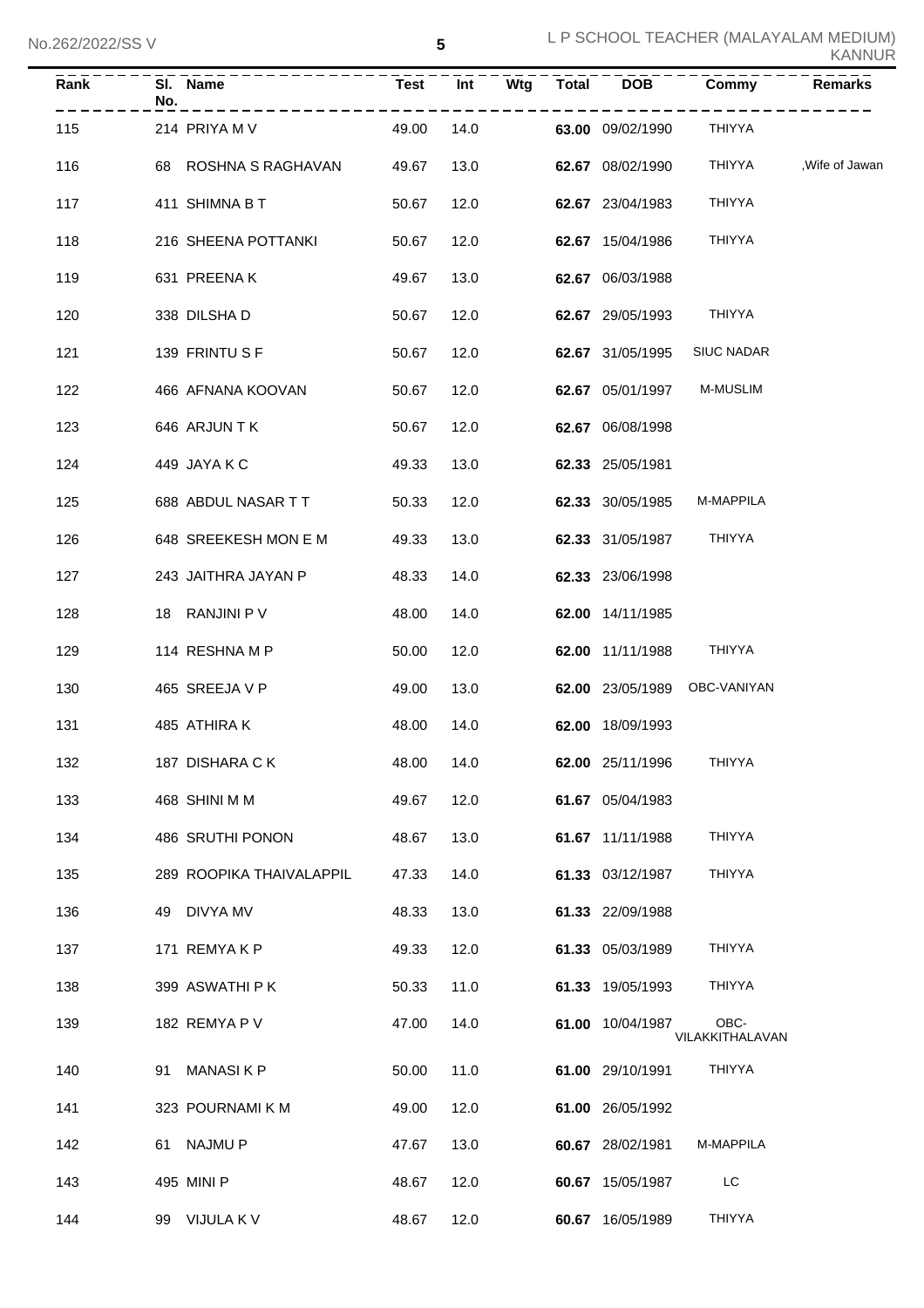| Rank | No. | SI. Name                            | <b>Test</b> | Int  | Wtg | <b>Total</b> | <b>DOB</b>       | Commy                         | <b>Remarks</b>     |
|------|-----|-------------------------------------|-------------|------|-----|--------------|------------------|-------------------------------|--------------------|
| 145  |     | 590 SWAPNA PANAYANTHATTA 47.67      |             | 13.0 |     |              | 60.67 15/03/1990 |                               |                    |
| 146  |     | 196 KAVYA A P                       | 46.67       | 14.0 |     |              | 60.67 02/07/1992 |                               |                    |
| 147  |     | 37 GEETHA ANUSMAYA P S              | 47.67       | 13.0 |     |              | 60.67 19/04/1998 | EZHAVA                        |                    |
| 148  |     | 144 KRISHNENDHU P K                 | 47.67       | 13.0 |     |              | 60.67 25/09/1999 |                               |                    |
| 149  |     | 380 SINDHU P                        | 49.33       | 11.0 |     |              | 60.33 28/03/1983 | <b>THIYYA</b>                 |                    |
| 150  |     | 571 MEERARASHMI<br><b>CHORPPATH</b> | 48.33       | 12.0 |     |              | 60.33 02/10/1983 |                               |                    |
| 151  |     | 603 ANUPAMA T P                     | 47.33       | 13.0 |     |              | 60.33 03/05/1986 | <b>THIYYA</b>                 |                    |
| 152  |     | 643 AJEESH P THOMAS                 | 49.33       | 11.0 |     |              | 60.33 29/08/1988 |                               |                    |
| 153  |     | 48 LIJA CHEMROTTU                   | 47.33       | 13.0 |     |              | 60.33 20/04/1990 | THIYYA                        |                    |
| 154  |     | 227 MUBEENA T P                     | 48.33       | 12.0 |     |              | 60.33 06/10/1991 | M-MAPPILA                     |                    |
| 155  |     | 244 SANTHI PRABHAKARAN              | 46.33       | 14.0 |     |              |                  | 60.33 20/04/1992 OBC-MANIYANI |                    |
| 156  |     | 511 THEERTHA C P                    | 48.33       | 12.0 |     |              | 60.33 16/08/1992 | THIYYA                        |                    |
| 157  |     | 16 SREESHMAK                        | 47.33       | 13.0 |     |              | 60.33 28/03/1993 | V-KAMMALA                     |                    |
| 158  |     | 436 ABIDA V P                       | 48.33       | 12.0 |     |              | 60.33 06/12/1995 | <b>M-MUSLIM</b>               |                    |
| 159  |     | 684 MIDHUN PRAKASH K V              | 47.33       | 13.0 |     |              | 60.33 18/02/1999 |                               |                    |
| 160  |     | 516 ASHAMOL T                       | 48.00       | 12.0 |     |              | 60.00 10/03/1989 |                               | ,Rashtrapati Guide |
| 161  |     | 272 SHALINA B                       | 47.00       | 13.0 |     |              | 60.00 08/12/1986 | THIYYA                        |                    |
| 162  |     | 489 SARITHA P V                     | 46.00 14.0  |      |     |              | 60.00 22/08/1989 | OBC-<br>VILAKKITHALAVAN       |                    |
| 163  |     | 469 HASNA E K                       | 48.00       | 12.0 |     |              | 60.00 20/01/1993 | M-MAPPILA                     |                    |
| 164  |     | 686 AFSAL RAHMAN M                  | 48.00       | 12.0 |     |              | 60.00 25/08/1998 | <b>M-MUSLIM</b>               |                    |
| 165  |     | 480 SISIRA BABU P V                 | 46.67       | 13.0 |     |              | 59.67 10/01/1996 |                               | , Wife of Jawan    |
| 166  |     | 19 SHAJINA I V                      | 45.67       | 14.0 |     |              | 59.67 07/01/1980 | THIYYA                        |                    |
| 167  |     | 332 SINDHUTK                        | 48.67       | 11.0 |     |              | 59.67 30/01/1984 | THIYYA                        |                    |
| 168  |     | 556 ATHIRA O M                      | 46.67       | 13.0 |     |              | 59.67 17/05/1991 |                               |                    |
| 169  |     | 369 SUNITHA RAJAN                   | 46.67       | 13.0 |     |              | 59.67 06/04/1993 | SC-KAVARA                     |                    |
| 170  |     | 92 ANOOJA T M                       | 47.33       | 12.0 |     |              | 59.33 12/05/1986 |                               |                    |
| 171  |     | 661 RIYAZ P T                       | 46.33       | 13.0 |     |              | 59.33 02/08/1989 | <b>M-MUSLIM</b>               |                    |
| 172  |     | 687 SREERAG M V                     | 46.33       | 13.0 |     |              | 59.33 21/10/1990 |                               |                    |
| 173  |     | 191 SHILPA JAYAN K                  | 46.33       | 13.0 |     |              | 59.33 18/12/1991 |                               |                    |
| 174  |     | 587 NEETHU MOL K K                  | 46.33       | 13.0 |     |              | 59.33 01/04/1992 | THIYYA                        |                    |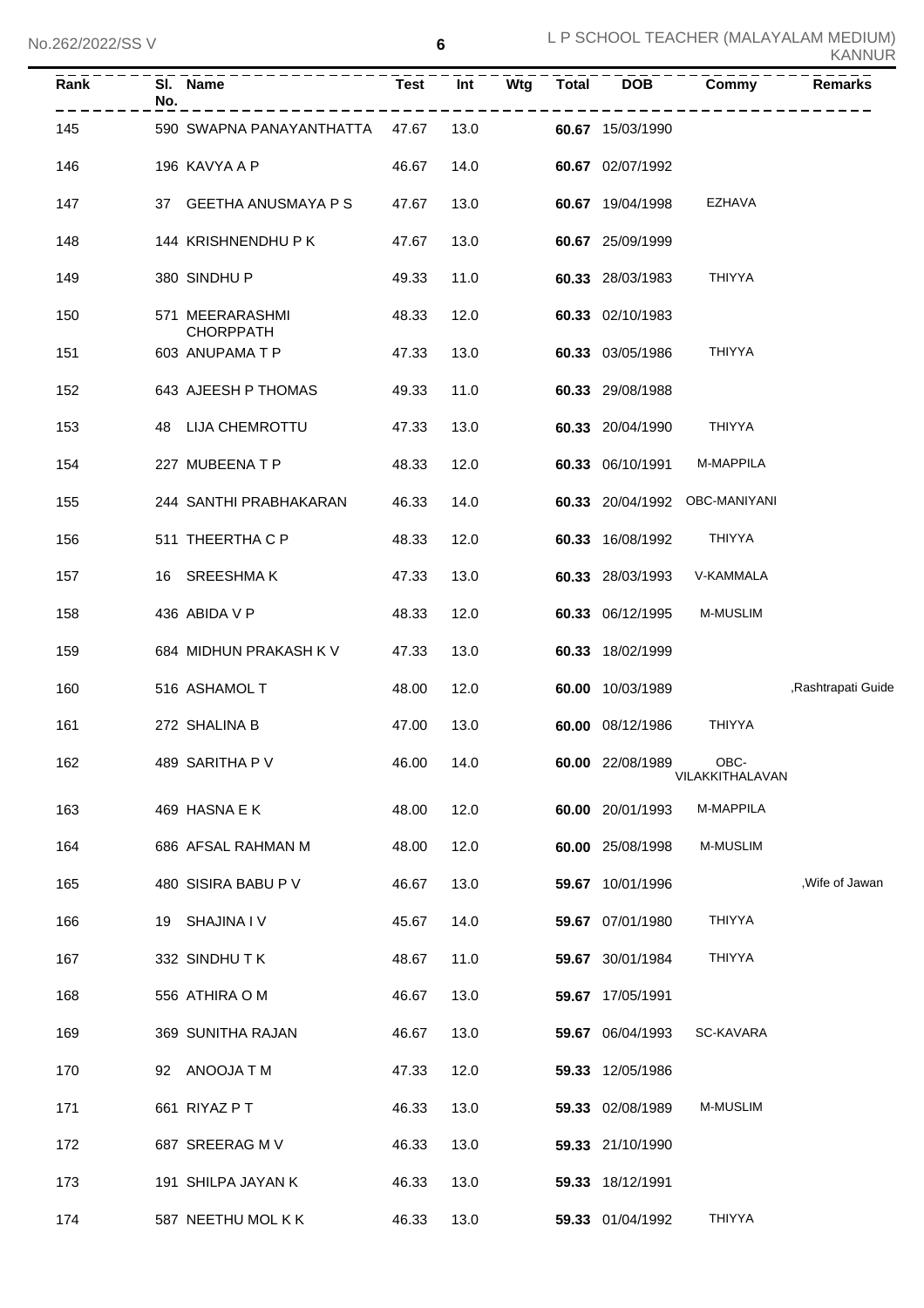| Rank | SI. Name<br>No.            |       |      |      |                         | Test Int Wtg Total DOB Commy  | <b>Remarks</b> |
|------|----------------------------|-------|------|------|-------------------------|-------------------------------|----------------|
| 175  | 397 ANISHA SURENDRAN 48.33 |       |      | 11.0 | 59.33 08/08/1993        |                               |                |
| 176  | 31 DEEPIKA P               | 45.33 |      | 14.0 | 59.33 09/11/1999        |                               |                |
| 177  | 553 JYOTHITC               | 48.00 | 11.0 |      | 59.00 31/05/1986        |                               |                |
| 178  | 200 SHIJILA TK             | 47.00 | 12.0 |      |                         | 59.00 27/12/1987 V-VISWAKARMA |                |
| 179  | 160 SAPNA P                | 46.00 | 13.0 |      |                         | 59.00 03/05/1988 OBC-VANIYAN  |                |
| 180  | 500 VIJILA C P             | 46.67 | 12.0 |      | 58.67 04/01/1985 THIYYA |                               |                |
| 181  | 531 SALIMA K P             | 45.67 | 13.0 |      | 58.67 30/05/1987        | M-MAPPILA                     |                |
| 182  | 127 CHINJU M P             | 46.67 | 12.0 |      | 58.67 01/06/1989        | THIYYA                        |                |
| 183  | 39 BLESSY BABY             | 45.67 | 13.0 |      | 58.67 04/11/1994        |                               |                |
| 184  | 186 SNEHA M                | 45.67 |      | 13.0 |                         | 58.67 18/03/1996 OBC-VANIAN   |                |
| 185  | 585 DRISSYA K THOMAS       | 47.67 |      | 11.0 | 58.67 05/12/1998        |                               |                |
| 186  | 570 BHAVITHA A             | 45.33 |      | 13.0 | 58.33 15/05/1987 THIYYA |                               |                |
| 187  | 193 SHYMATH C P            | 46.33 | 12.0 |      | 58.33 30/04/1990        | M-MAPPILA                     |                |
| 188  | 33 RASNA RAJAN             | 44.33 |      | 14.0 | 58.33 14/08/1996        |                               |                |
| 189  | 677 DEEPU K                | 47.00 |      | 11.0 |                         | 58.00 22/05/1984 SC-PULAYAN   |                |
| 190  | 213 RESHMAK                | 45.00 |      | 13.0 | 58.00 08/09/1989        | THIYYA                        |                |
| 191  | 365 HARSHAKB               | 46.00 | 12.0 |      | 58.00 15/02/1992        |                               |                |
| 192  | 538 SHIMI PUTHALATH        | 45.00 | 13.0 |      | 58.00 27/01/1993        | <b>THIYYA</b>                 |                |
| 193  | 199 SHARMYA PC             | 45.00 | 13.0 |      | 58.00 01/02/1993        | OBC-VANIYAN                   |                |
| 194  | 109 JEENA MARIYA MATHEW    | 45.00 | 13.0 |      | 58.00 15/12/1996        |                               |                |
| 195  | 467 HAJIRA V H             | 45.00 | 13.0 |      | 58.00 25/08/1998        | M-MAPPILA                     |                |
| 196  | 502 SHEEBA E               | 44.67 | 13.0 |      | 57.67 25/05/1978        | OBC-SALIYAS                   |                |
| 197  | 530 SOUMYA MARATHAMKOL     | 44.67 | 13.0 |      | 57.67 02/01/1987        | <b>THIYYA</b>                 |                |
| 198  | 434 SHAMEENA F             | 45.67 | 12.0 |      | 57.67 22/05/1988        | M-MUSLIM                      |                |
| 199  | 113 GREESHMA K M           | 45.67 | 12.0 |      | 57.67 23/02/1991        |                               |                |
| 200  | DHANISHA NARIKKODAN<br>79  | 45.67 | 12.0 |      | 57.67 23/05/1992        | <b>THIYYA</b>                 |                |
| 201  | VINEETHA K K<br>34         | 43.33 | 14.0 |      |                         | 57.33 04/02/1986 V-VISWAKARMA |                |
| 202  | 327 JYSHA O P              | 44.33 | 13.0 |      | 57.33 24/12/1987        |                               |                |
| 203  | SHAHEEMA K P<br>32         | 44.33 | 13.0 |      | 57.33 05/04/1988        | M-MAPPILA                     |                |
| 204  | 141 VINCY M P              | 44.33 | 13.0 |      | 57.33 03/05/1989        | <b>THIYYA</b>                 |                |
| 205  | 126 HIMA P K               | 44.33 | 13.0 |      | 57.33 28/05/1989        |                               |                |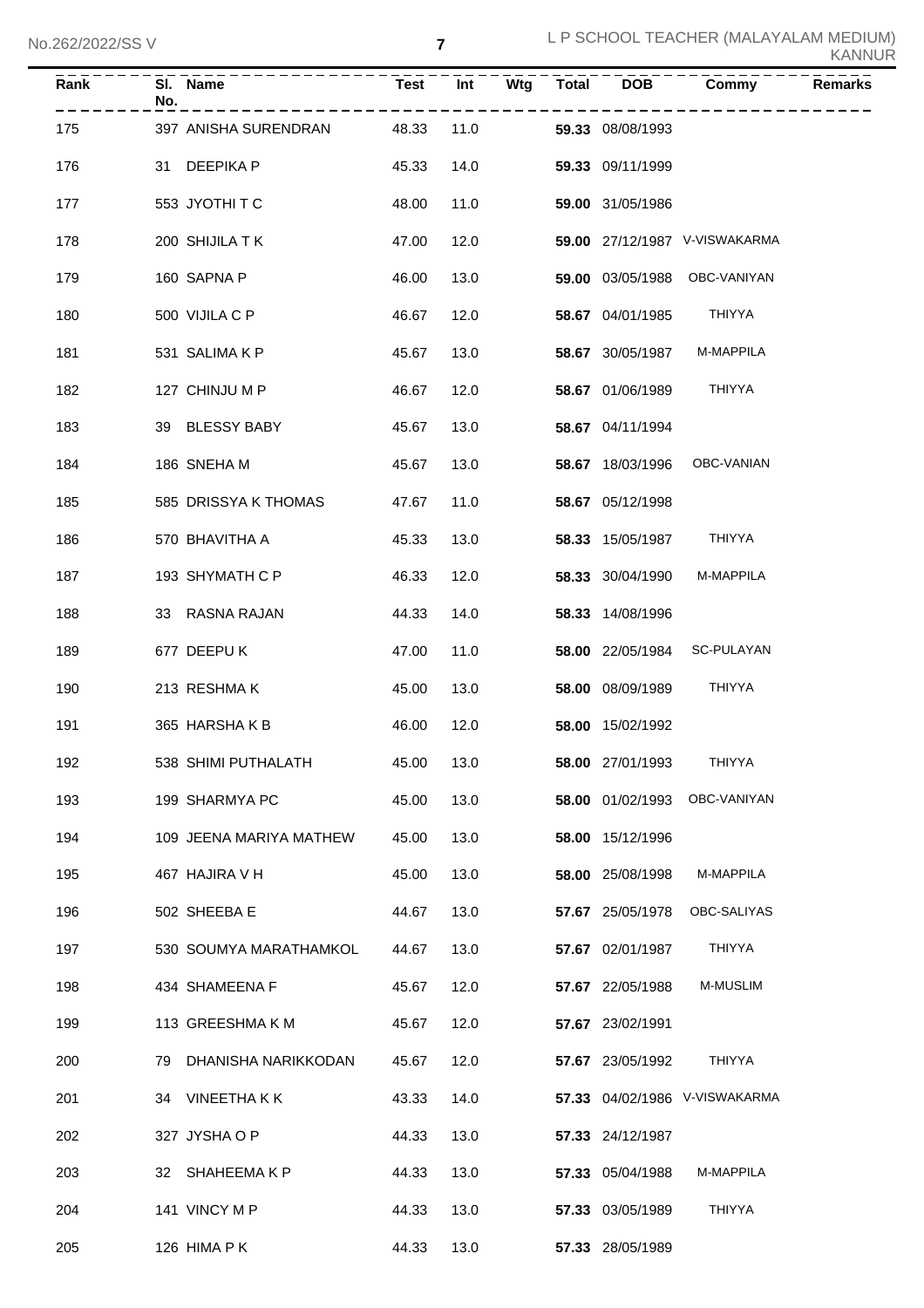|  |  |  | KANNUR |
|--|--|--|--------|
|--|--|--|--------|

| Rank | No. | SI. Name                | Test  | Int  | Wtg | <b>Total</b> | <b>DOB</b>       | Commy                            | <b>Remarks</b> |
|------|-----|-------------------------|-------|------|-----|--------------|------------------|----------------------------------|----------------|
| 206  |     | 362 DIVYA V             | 44.33 | 13.0 |     |              | 57.33 12/01/1993 | <b>THIYYA</b>                    |                |
| 207  |     | 211 AMITHA CHANDRAN     | 44.33 | 13.0 |     |              | 57.33 21/04/1995 | <b>THIYYAS</b>                   |                |
| 208  |     | 367 SHAHINA P           | 44.00 | 13.0 |     |              | 57.00 16/04/1986 | <b>THIYYA</b>                    |                |
| 209  |     | 305 DIVYA K V           | 44.00 | 13.0 |     |              | 57.00 11/05/1988 |                                  |                |
| 210  |     | 371 ANOOJA P            | 45.00 | 12.0 |     |              | 57.00 16/08/1988 |                                  |                |
| 211  |     | 349 SHANIKK             | 44.00 | 13.0 |     |              | 57.00 27/01/1991 | <b>THIYYA</b>                    |                |
| 212  |     | 497 SOORYA K RAMAN      | 43.00 | 14.0 |     |              | 57.00 22/05/1992 | <b>THIYYAS</b>                   |                |
| 213  |     | 613 SHILPADEVIPRIYA P   | 44.00 | 13.0 |     |              | 57.00 31/05/1993 | <b>THIYYA</b>                    |                |
| 214  |     | 396 SAHANA THAYAMBATH   | 44.67 | 12.0 |     |              | 56.67 01/05/1980 | <b>THIYYA</b>                    |                |
| 215  |     | 50 DILNA V K            | 43.67 | 13.0 |     |              | 56.67 28/02/1989 | THIYYA                           |                |
| 216  |     | 393 JASNA NANCY M G     | 43.67 | 13.0 |     |              |                  | 56.67 05/12/1989 SCCC-PULAYAN    |                |
| 217  |     | 366 VIPINA K M          | 43.67 | 13.0 |     |              | 56.67 14/05/1990 |                                  |                |
| 218  |     | 230 SINI P S            | 43.67 | 13.0 |     |              | 56.67 15/11/1990 |                                  |                |
| 219  |     | 307 RESHNAK             | 44.67 | 12.0 |     |              | 56.67 27/01/1994 | SC-PULAYA                        |                |
| 220  |     | 368 ANUSREE T M         | 44.67 | 12.0 |     |              | 56.67 09/08/1995 |                                  |                |
| 221  |     | 509 VEENA P             | 42.33 | 14.0 |     |              | 56.33 28/11/1984 |                                  |                |
| 222  |     | 494 RAMINA C C          | 43.33 | 13.0 |     |              | 56.33 20/05/1987 | <b>THIYYA</b>                    |                |
| 223  |     | 339 DHANYA M            | 43.33 | 13.0 |     |              | 56.33 16/05/1988 |                                  |                |
| 224  |     | 555 PHILOMINA FRANCIS M | 43.33 | 13.0 |     |              | 56.33 07/10/1989 | LC                               |                |
| 225  | 47  | <b>SRUTHIM</b>          | 42.33 | 14.0 |     |              | 56.33 04/01/1992 |                                  |                |
| 226  |     | 693 ABHIJITH P          | 44.33 | 12.0 |     |              | 56.33 09/06/1995 |                                  |                |
| 227  |     | 361 SHILPA E            | 43.00 | 13.0 |     |              | 56.00 13/05/1986 | THIYYA                           |                |
| 228  |     | 156 REENA SHERIN        | 43.00 | 13.0 |     |              | 56.00 10/05/1988 | OBC-SIUC<br>(EXCLUDING<br>NADAR) |                |
| 229  |     | 572 ANUSREE P           | 43.00 | 13.0 |     |              | 56.00 22/05/1988 | OBC-VANIYAN                      |                |
| 230  | 7   | ANUSHA C T              | 42.00 | 14.0 |     |              | 56.00 10/03/1989 | SCCC-PULAYA                      |                |
| 231  |     | 154 LEKHA V P           | 44.00 | 12.0 |     |              | 56.00 10/05/1989 | V-ASARI                          |                |
| 232  |     | 138 RAISMA K            | 44.00 | 12.0 |     |              | 56.00 12/12/1989 | <b>M-MUSLIM</b>                  |                |
| 233  |     | 231 VANDANA C           | 44.00 | 12.0 |     |              | 56.00 25/02/1990 |                                  |                |
| 234  |     | 331 SHIJI VINCENT S     | 43.00 | 13.0 |     |              | 56.00 07/05/1990 | LC                               |                |
| 235  | 96  | <b>SUDINA P</b>         | 43.00 | 13.0 |     |              | 56.00 02/05/1992 |                                  |                |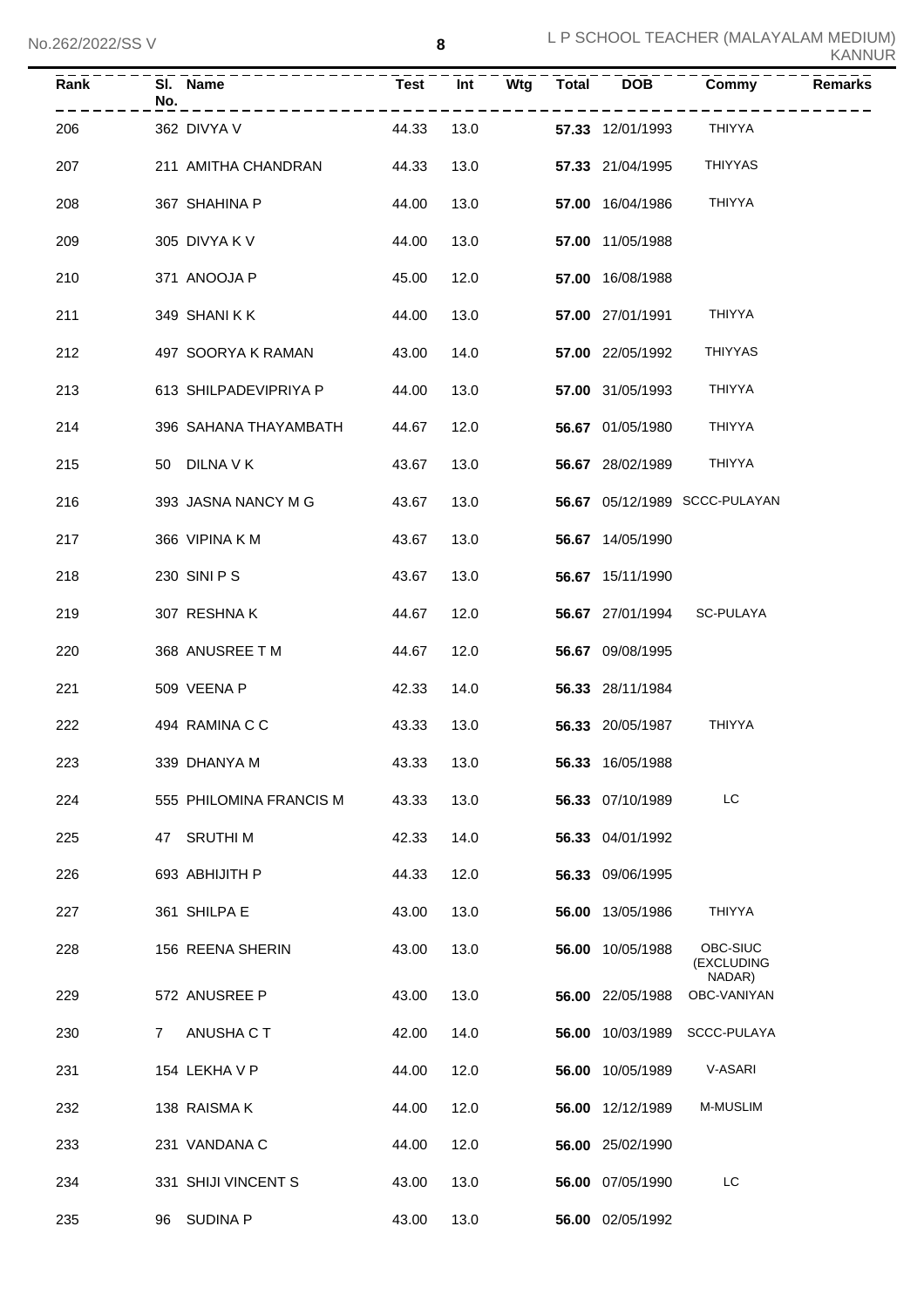| Rank | No. | SI. Name                                                 | <b>Test</b> | Int  | Wtg       | <b>Total</b> | <b>DOB</b>              | Commy                         | Remarks       |
|------|-----|----------------------------------------------------------|-------------|------|-----------|--------------|-------------------------|-------------------------------|---------------|
| 236  |     | 529 REVATHY M K 42.00 14.0 56.00 05/12/1992 V-VISWAKARMA |             |      | --------- |              |                         |                               |               |
| 237  |     | 155  SARANYA SASI                                        | 43.00       |      | 13.0      |              |                         | 56.00 01/01/1995 EZHAVA       |               |
| 238  |     | 229 MINI M                                               | 42.67       |      | 13.0      |              | 55.67 24/12/1988        |                               | Wife of Jawan |
| 239  |     | 143  VIJISHA K                                           | 42.67       |      | 13.0      |              | 55.67 27/05/1986        |                               |               |
| 240  |     | 450 VINEETHA T                                           | 42.67       |      | 13.0      |              | 55.67 19/05/1987        | THIYYA                        |               |
| 241  |     | 184 SHIMNA M K                                           | 43.67       |      | 12.0      |              | 55.67 31/01/1990        | THIYYA                        |               |
| 242  |     | 433 SUDHIMA C                                            | 43.67       |      | 12.0      |              | 55.67 10/12/1990 THIYYA |                               |               |
| 243  |     | 382 FEMINA M P                                           | 42.67       |      | 13.0      |              |                         | 55.67 27/09/1992 M-MUSLIM     |               |
| 244  |     | 46 SANISHA UNNIKRISHNAN 41.67                            |             |      | 14.0      |              | 55.67 04/04/1993        | OBC-<br>EZHUTHACHAN           |               |
| 245  |     | 197 SREEKALA C K                                         | 43.33       |      | 12.0      |              | 55.33 26/04/1986        | THIYYA                        |               |
| 246  |     | 301 VABIDA KT                                            | 43.33       |      | 12.0      |              | 55.33 12/08/1988        | <b>M-MAPPILA</b>              |               |
| 247  |     | 364 JYOTHIKP                                             | 42.33       | 13.0 |           |              | 55.33 18/03/1989        | THIYYA                        |               |
| 248  |     | 618 RENYAKC                                              | 43.33       | 12.0 |           |              | 55.33 13/09/1989        | THIYYA                        |               |
| 249  |     | 83 DEEPA GK                                              | 43.33       | 12.0 |           |              | 55.33 17/03/1991        |                               |               |
| 250  |     | 294 PARVATHI P                                           | 42.33       | 13.0 |           |              | 55.33 17/10/1991        |                               |               |
| 251  |     | 226 JAREESHA VV                                          | 44.33       | 11.0 |           |              | 55.33 01/01/1997 THIYYA |                               |               |
| 252  |     | 573 SANDRA K                                             | 42.33       | 13.0 |           |              | 55.33 18/08/1999        | OBC-VANIAN                    |               |
| 253  |     | 189 RAJISHA A P<br>44.00 11.0                            |             |      |           |              | 55.00 05/02/1988        | THIYYA                        |               |
| 254  |     | 82 DIVYA P V                                             | 44.00       | 11.0 |           |              |                         | 55.00 23/04/1988 OBC-MANIYANI |               |
| 255  |     | 645 NIGIL P                                              | 43.00       | 12.0 |           |              | 55.00 30/05/1988        | THIYYA                        |               |
| 256  |     | 20 SEENAMOL D                                            | 42.00       | 13.0 |           |              | 55.00 05/03/1990        | LC                            |               |
| 257  |     | 168 HASNATH M P                                          | 44.00       | 11.0 |           |              | 55.00 11/01/1991        | M-MAPPILA                     |               |
| 258  |     | 185 JINSHA K                                             | 42.00       | 13.0 |           |              | 55.00 30/06/1996        | THIYYA                        |               |
| 259  |     | 496 ANAGHA C V                                           | 41.00       | 14.0 |           |              | 55.00 23/11/1996        | OBC-KULALA                    |               |
| 260  |     | 115 VISMAYA C                                            | 43.00       | 12.0 |           |              |                         | 55.00 18/05/1999 V-VISWAKARMA |               |
| 261  |     | 487 RAJITHA PUTHIYA PURAYIL                              | 41.67       | 13.0 |           |              | 54.67 15/05/1986        | V-KOLLAN                      |               |
| 262  |     | 159 HARITHA P V                                          | 42.67       | 12.0 |           |              | 54.67 18/07/1987        |                               |               |
| 263  |     | 97 MANISHA V P                                           | 43.67       | 11.0 |           |              | 54.67 26/03/1990        | <b>THIYYA</b>                 |               |
| 264  |     | 276 REHNA VELLUVAKKANDY                                  | 40.67       | 14.0 |           |              | 54.67 07/12/1991        | <b>THIYYA</b>                 |               |
| 265  |     | 674 SOUMITH T K                                          | 43.67       | 11.0 |           |              | 54.67 07/10/1992        | OBC-KANISAN                   |               |
| 266  |     | 67 POOJA P                                               | 40.67       | 14.0 |           |              | 54.67 03/11/1992        | THIYYA                        |               |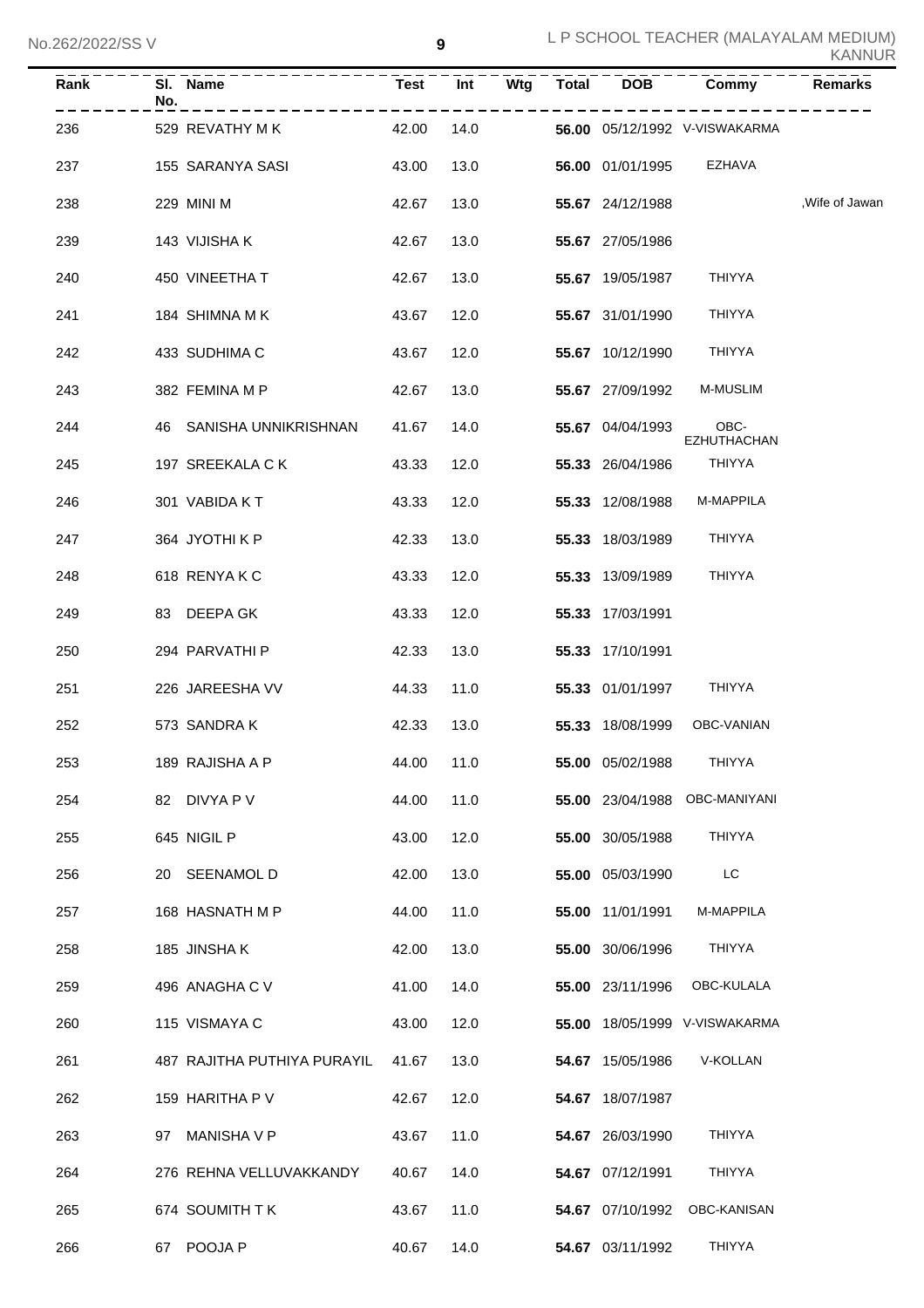| <u>ZOZIZUZZIOO V</u> |                                   |             | ΙV   |     |              |                  |                              | <b>KANNUR</b>  |
|----------------------|-----------------------------------|-------------|------|-----|--------------|------------------|------------------------------|----------------|
| Rank                 | SI. Name<br>No.                   | <b>Test</b> | Int  | Wtg | <b>Total</b> | <b>DOB</b>       | Commy                        | <b>Remarks</b> |
| 267                  | 617 JYOTHIS KV                    | 41.67       | 13.0 |     |              |                  | 54.67 21/12/1995 OBC-KANISAN |                |
| 268                  | 508 UMA K M                       | 40.33       | 14.0 |     |              | 54.33 18/01/1980 | EZHAVA                       |                |
| 269                  | 257 SOUMYA S M                    | 41.33       | 13.0 |     |              | 54.33 30/05/1985 | LC                           |                |
| 270                  | 304 SHALIMA K                     | 42.33       | 12.0 |     |              | 54.33 10/03/1987 | THIYYA                       |                |
| 271                  | 453 LYJA P                        | 42.33       | 12.0 |     |              | 54.33 20/03/1987 |                              |                |
| 272                  | 35 PRAJISHA MV                    | 42.33       | 12.0 |     |              | 54.33 27/05/1988 | V-KAMMALA                    |                |
| 273                  | 498 ANAGHA RAVEENDRAN             | 41.33       | 13.0 |     |              | 54.33 28/03/1989 | OBC-VANIAN                   |                |
| 274                  | SUREKHA M P<br>63                 | 41.33       | 13.0 |     |              | 54.33 02/04/1989 |                              |                |
| 275                  | <b>RESHMA KRISHNAN R</b><br>5     | 40.33       | 14.0 |     |              | 54.33 20/05/1990 |                              |                |
| 276                  | 303 RAMITHA K K                   | 40.33       | 14.0 |     |              | 54.33 17/04/1997 | THIYYA                       |                |
| 277                  | 455 FATHIMATHUL JOUHARA K V 41.33 |             | 13.0 |     |              | 54.33 27/11/1999 | M-MUSLIM                     |                |
| 278                  | 695 VYSHNAV K K                   | 42.33       | 12.0 |     |              | 54.33 17/03/2000 |                              |                |
| 279                  | 290 SMITHA V                      | 41.00       | 13.0 |     |              | 54.00 20/03/1982 | OBC-IRUMAN                   |                |
| 280                  | 183 SHEEJA R S                    | 42.00       | 12.0 |     |              | 54.00 30/05/1984 |                              |                |
| 281                  | 660 SARANG K K                    | 40.00       | 14.0 |     |              | 54.00 05/12/1994 | THIYYA                       |                |
| 282                  | 628 MUHAMMED BASIL N K            | 43.00       | 11.0 |     |              | 54.00 02/12/1995 | M-MAPPILA                    |                |
| 283                  | 514 ATHIRA S S                    | 42.00       | 12.0 |     |              | 54.00 11/12/1996 | <b>THIYYA</b>                |                |
| 284                  | 343 ASWATHIKS                     | 41.00       | 13.0 |     |              | 54.00 12/02/1997 |                              |                |
| 285                  | 324 MEERABAIT                     | 41.00       | 13.0 |     |              | 54.00 26/09/1998 | OBC-SALIYAS                  |                |
| 286                  | 391 DIVYA K V                     | 41.67       | 12.0 |     |              | 53.67 22/05/1984 | OBC-VANIYAN                  |                |
| 287                  | 158 RINI L                        | 41.67       | 12.0 |     |              | 53.67 28/04/1987 | <b>HINDU NADAR</b>           |                |
| 288                  | 437 SINSHAK                       | 41.67       | 12.0 |     |              | 53.67 24/05/1988 | V-KARUVAN                    |                |
| 289                  | 247 DRISHYAKP                     | 40.67       | 13.0 |     |              | 53.67 26/04/1990 | THIYYA                       |                |
| 290                  | 392 SANISHA MK                    | 39.67       | 14.0 |     |              | 53.67 28/05/1990 | THIYYA                       |                |
| 291                  | 93 ARSHAT                         | 41.67       | 12.0 |     |              | 53.67 10/08/1990 | THIYYA                       |                |
| 292                  | 152 ATHIRA K                      | 41.67       | 12.0 |     |              | 53.67 09/06/1992 | THIYYA                       |                |
| 293                  | 407 ASWATHI K P                   | 41.67       | 12.0 |     |              | 53.67 26/10/1992 | V-THATTAN                    |                |
| 294                  | 100 SRADHA M                      | 41.67       | 12.0 |     |              | 53.67 15/09/1995 | THIYYA                       |                |
| 295                  | 377 PAVISHATK                     | 41.33       | 12.0 |     |              | 53.33 29/12/1984 | V-KARUVAN                    |                |
| 296                  | 157 SHEMI P                       | 41.33       | 12.0 |     |              | 53.33 04/04/1989 | OBC-VANIYAN                  |                |
| 297                  | 262 NEENU VARGHESE                | 40.33       | 13.0 |     |              | 53.33 29/11/1990 | LC.                          |                |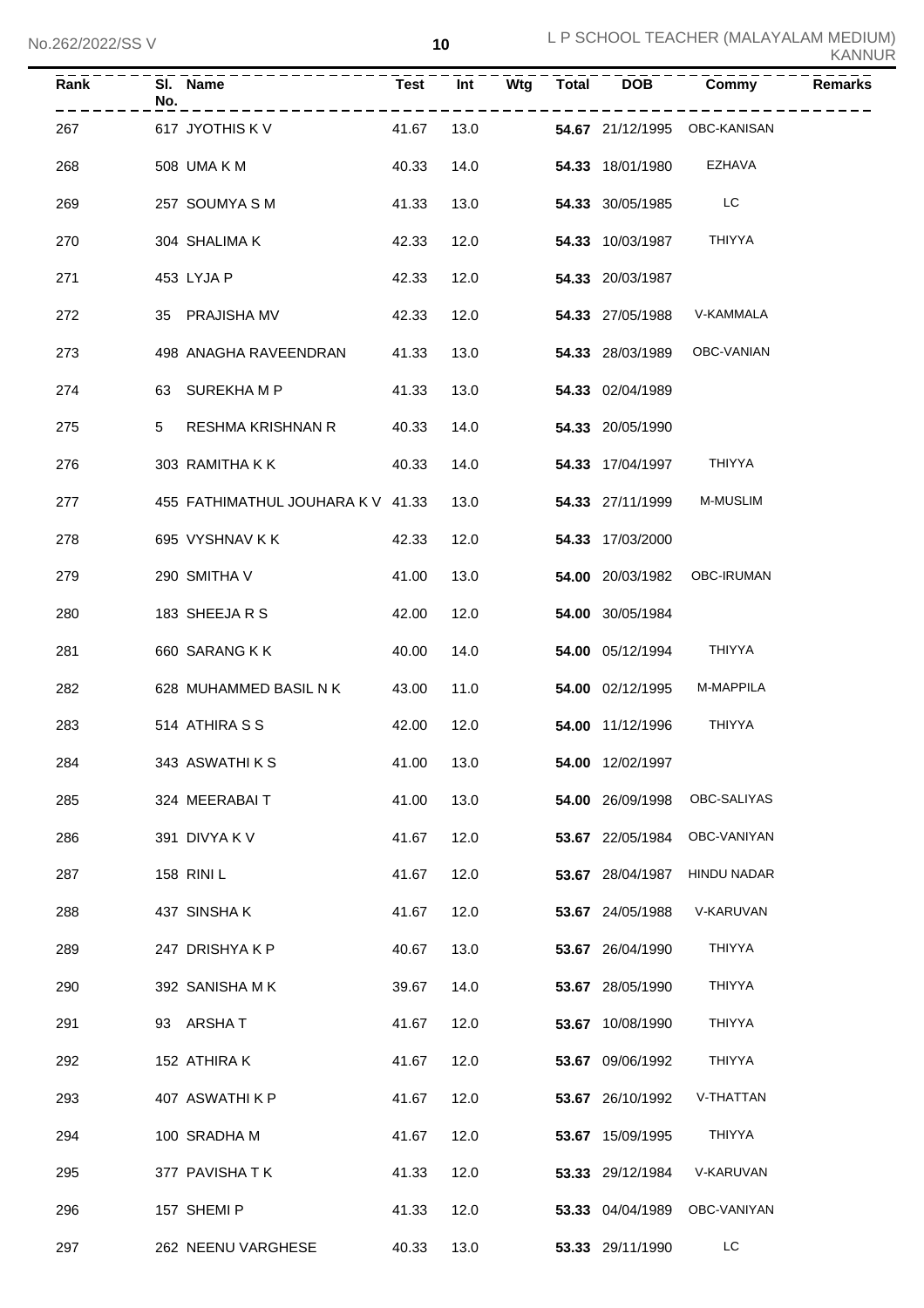| Rank | No. | SI. Name                  |            |      |  | Test Int Wtg Total DOB | Commy                         | <b>Remarks</b> |
|------|-----|---------------------------|------------|------|--|------------------------|-------------------------------|----------------|
| 298  |     | 77 RAKENDU R KURUP        | 42.33      | 11.0 |  | 53.33 24/05/1993       |                               |                |
| 299  |     | 173 PRIYANKA SURESH       | 39.33      | 14.0 |  |                        | 53.33 03/01/1997 OBC-SALIYAS  |                |
| 300  |     | 259 SANIYA V P            | 40.33      | 13.0 |  | 53.33 08/04/2000       | THIYYA                        |                |
| 301  |     | 98 RAMYAKP                | 41.00      | 12.0 |  | 53.00 28/05/1986       |                               |                |
| 302  |     | 484 NAISHAKK              | 41.00      | 12.0 |  | 53.00 24/05/1987       | <b>THIYYA</b>                 |                |
| 303  |     | 232 SINI P V              | 40.00      | 13.0 |  | 53.00 06/07/1987       |                               |                |
| 304  |     | 275 USHA V V              | 39.00      | 14.0 |  | 53.00 23/03/1988       | OBC-KOLAYA                    |                |
| 305  |     | 340 ANISHA KV             | 41.00      | 12.0 |  | 53.00 25/05/1988       | THIYYA                        |                |
| 306  |     | 308 JINISHA P             | 41.00      | 12.0 |  | 53.00 25/10/1995       | THIYYA                        |                |
| 307  |     | 395 SANJANA A K           | 41.00      | 12.0 |  | 53.00 21/12/1998       | <b>THIYYA</b>                 |                |
| 308  |     | 451 ANAGHAK               | 40.00      | 13.0 |  | 53.00 28/08/1999       |                               |                |
| 309  |     | 153 KANCHANA A            | 38.67      | 14.0 |  | 52.67 15/03/1976       | THIYYA                        |                |
| 310  |     | 543 SOUMYA M S            | 38.67      | 14.0 |  | 52.67 30/05/1986       | THIYYA                        |                |
| 311  |     | 394 BIPISHA P             | 39.67      | 13.0 |  | 52.67 12/03/1988       | THIYYA                        |                |
| 312  |     | 111 RIVYAKP               | 40.67      | 12.0 |  | 52.67 10/05/1989       |                               |                |
| 313  |     | 412 RASNAKK               | 40.67      | 12.0 |  | 52.67 10/05/1991       | <b>THIYYA</b>                 |                |
| 314  |     | 166 NAVYASREE M           | 39.67      | 13.0 |  | 52.67 04/10/1992       |                               |                |
| 315  |     | 420 FATIMA TASNEEM        | 39.67 13.0 |      |  |                        | 52.67 28/08/1998 M-MAPPILA    |                |
| 316  |     | 423 RAJILA RAVEENDRAN     | 39.33      | 13.0 |  | 52.33 18/05/1984       | THIYYA                        |                |
| 317  |     | 342 VINEETHA K            | 39.33      | 13.0 |  | 52.33 30/05/1985       | THIYYA                        |                |
| 318  |     | 320 SUBINA M              | 40.33      | 12.0 |  | 52.33 08/03/1986       | THIYYA                        |                |
| 319  |     | 629 BIJI K                | 40.33      | 12.0 |  | 52.33 02/03/1988       | OBC-VANIYAN                   |                |
| 320  |     | 673 SUSHIL K P            | 41.33      | 11.0 |  | 52.33 30/04/1988       | <b>THIYYA</b>                 |                |
| 321  |     | 554 SARITHA B             | 40.33      | 12.0 |  | 52.33 11/05/1989       | OBC-SALIYAS                   |                |
| 322  |     | 602 SHARON M              | 41.33      | 11.0 |  | 52.33 11/12/1991       | THIYYA                        |                |
| 323  |     | 680 GOKUL GOVIND K C      | 39.33      | 13.0 |  | 52.33 26/04/1999       |                               |                |
| 324  |     | 644 VIJESH V              | 39.00      | 13.0 |  | 52.00 20/05/1987       |                               |                |
| 325  |     | 265 SANDRA M J            | 38.00      | 14.0 |  |                        | 52.00 22/11/1987 SCCC-PULAYA  |                |
| 326  |     | 402 JYOTHISHA V           | 41.00      | 11.0 |  | 52.00 31/05/1988       |                               |                |
| 327  |     | 306 ROSHINI ILLATHUVEETIL | 38.00      | 14.0 |  |                        | 52.00 06/08/1988 OBC-MANIYANI |                |
| 328  |     | 482 DEEPTHI M             | 39.00      | 13.0 |  | 52.00 02/02/1989       | THIYYA                        |                |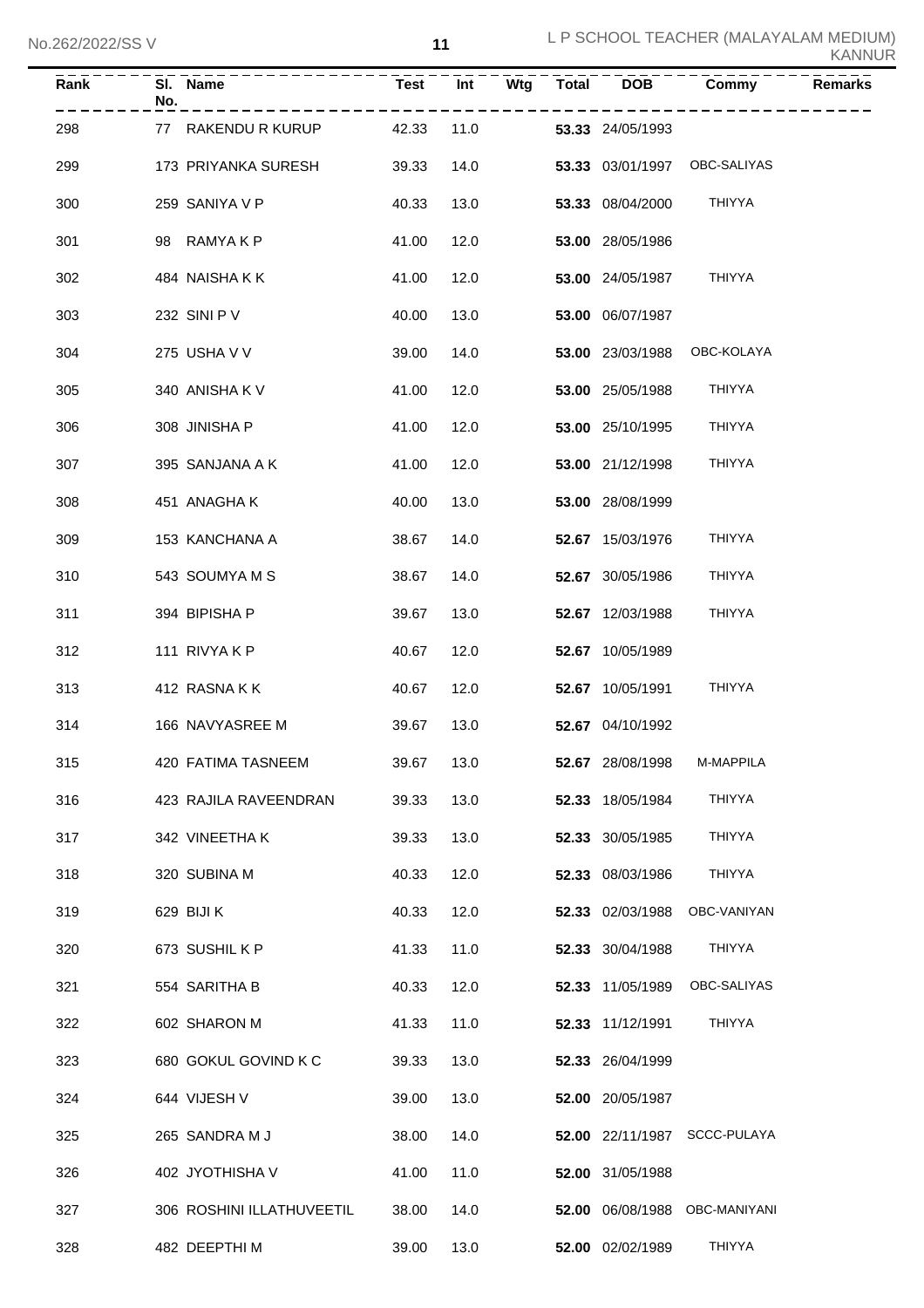| Rank | No. | SI. Name                |       |      |  |                  | Test Int Wtg Total DOB Commy    | Remarks  |
|------|-----|-------------------------|-------|------|--|------------------|---------------------------------|----------|
| 329  |     | 658 SUMSHITH M S        | 39.00 | 13.0 |  | 52.00 29/05/1989 | THIYYA                          |          |
| 330  |     | 510 ANILA K             | 40.00 | 12.0 |  | 52.00 30/11/1989 |                                 |          |
| 331  |     | 2 NEETHUT V             | 39.00 | 13.0 |  | 52.00 15/10/1992 | THIYYA                          |          |
| 332  |     | 479 AFEEFA P            | 40.00 | 12.0 |  | 52.00 15/11/1992 | M-MAPPILA                       |          |
| 333  |     | 215 ATHULYA K K         | 39.00 | 13.0 |  | 52.00 01/05/1995 | THIYYA                          |          |
| 334  |     | 601 MARIYAMBIKS         | 40.00 | 12.0 |  | 52.00 09/07/1998 | <b>M-MUSLIM</b>                 |          |
| 335  |     | 335 SHAMEEMA S K        | 38.67 | 13.0 |  | 51.67 25/03/1987 | M-MAPPILA                       |          |
| 336  |     | 422 RINCY P             | 39.67 | 12.0 |  | 51.67 23/08/1988 | THIYYA                          |          |
| 337  |     | 316 RINCY M K           | 39.67 | 12.0 |  |                  | 51.67 04/04/1989 OBC-KAVUTHIYAN |          |
| 338  |     | 478 RESHMA VADAKKEEL    | 39.67 | 12.0 |  | 51.67 09/04/1989 | THIYYA                          |          |
| 339  |     | 633 DHANYA T K          | 39.67 | 12.0 |  | 51.67 29/04/1989 |                                 |          |
| 340  |     | 678 ANURENJ P           | 39.67 | 12.0 |  | 51.67 16/10/1991 |                                 |          |
| 341  |     | 452 LIJINA P            | 38.67 | 13.0 |  |                  | 51.67 23/12/1992 OBC-MANIYANI   |          |
| 342  |     | 588 DHANISHA K          | 39.33 | 12.0 |  | 51.33 06/05/1985 |                                 |          |
| 343  |     | 256 SRUTHIKS            | 40.33 | 11.0 |  | 51.33 31/05/1989 | THIYYA                          |          |
| 344  |     | 400 NIMISHA JASNA       | 38.33 | 13.0 |  | 51.33 19/03/1994 |                                 |          |
| 345  |     | 346 REKHA DEVID         | 38.33 | 13.0 |  | 51.33 01/04/1994 | LC.                             |          |
| 346  |     | 528 AKSHAY CHANDRAN V P | 37.33 | 14.0 |  | 51.33 30/01/1996 | THIYYA                          |          |
| 347  |     | 286 ASHNA VARKEY        | 39.33 | 12.0 |  | 51.33 22/10/1999 |                                 |          |
| 348  | 1   | AYISHATHUL JOUHARA C    | 39.00 | 12.0 |  | 51.00 17/07/1999 | M-MUSLIM                        | DA-LD/CP |
| 349  |     | 274 JISHA N M           | 38.00 | 13.0 |  | 51.00 28/05/1982 | OBC-SALIYAS                     |          |
| 350  |     | 38 KANCHANA K           | 38.00 | 13.0 |  | 51.00 30/01/1984 |                                 |          |
| 351  |     | 542 LASIJA S            | 38.00 | 13.0 |  | 51.00 12/02/1985 | THIYYA                          |          |
| 352  |     | 124 VIDYA P             | 39.00 | 12.0 |  | 51.00 02/10/1987 | OBC-KUSAVAN                     |          |
| 353  |     | 353 JERIN N             | 40.00 | 11.0 |  | 51.00 10/05/1989 | <b>SIUC NADAR</b>               |          |
| 354  |     | 337 SOUFIYA U E N       | 38.00 | 13.0 |  | 51.00 13/02/1992 | M-MAPPILA                       |          |
| 355  |     | 245 ATHIRA MK           | 39.00 | 12.0 |  | 51.00 03/09/1993 | THIYYA                          |          |
| 356  |     | 401 ROSHNI ASA M P      | 38.00 | 13.0 |  | 51.00 01/10/1994 | <b>THIYYA</b>                   |          |
| 357  |     | 318 DIVYA K THOMAS      | 38.00 | 13.0 |  | 51.00 05/12/1998 |                                 |          |
| 358  |     | 106 AMAYA C P           | 40.00 | 11.0 |  | 51.00 04/05/1999 | <b>THIYYA</b>                   |          |
| 359  |     | 319 SWATHINV            | 39.00 | 12.0 |  | 51.00 31/05/2000 |                                 |          |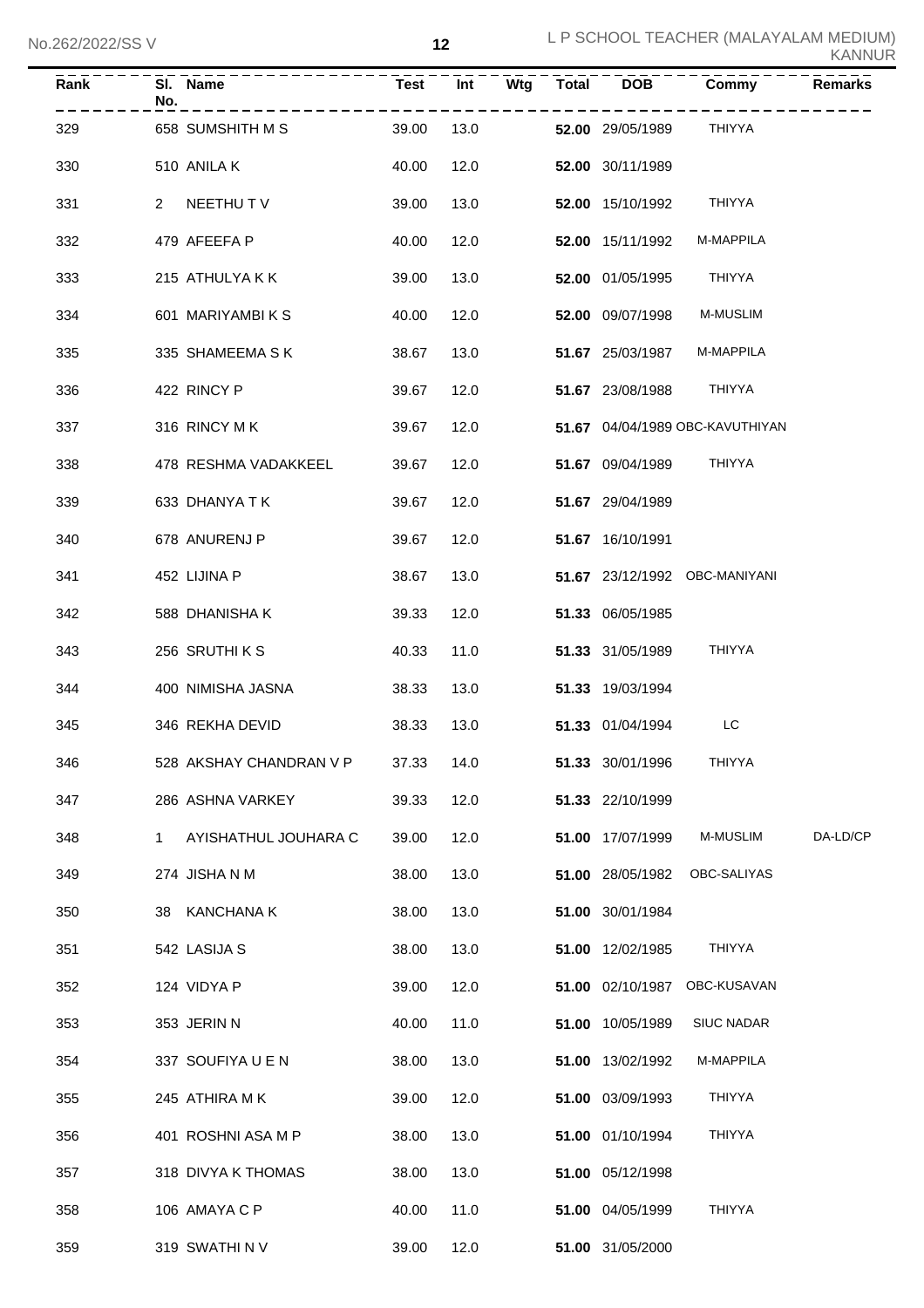| ZUZIZUZZIJJ V |     |                                    |             | IJ   |     |              |                  |                                 | <b>KANNUR</b>  |
|---------------|-----|------------------------------------|-------------|------|-----|--------------|------------------|---------------------------------|----------------|
| Rank          | No. | SI. Name                           | <b>Test</b> | Int  | Wtg | <b>Total</b> | <b>DOB</b>       | Commy                           | <b>Remarks</b> |
| 360           |     | 112 BUSHRABEEGAM P M               | 38.67       | 12.0 |     |              | 50.67 20/12/1984 | M-MAPPILA                       |                |
| 361           |     | 683 ABDUSALAM M                    | 37.67       | 13.0 |     |              | 50.67 24/03/1985 | M-MUSLIM                        |                |
| 362           |     | 544 SANGEETHA C S                  | 37.67       | 13.0 |     |              | 50.67 20/05/1987 | LC                              |                |
| 363           |     | 481 SOUMYAMOL T                    | 38.67       | 12.0 |     |              | 50.67 22/10/1988 | <b>THIYYA</b>                   |                |
| 364           |     | 424 SHIBINA PADINHARE VEETIL 37.67 |             | 13.0 |     |              | 50.67 08/04/1989 | <b>THIYYA</b>                   |                |
| 365           |     | 575 KHADEEJA M C                   | 37.67       | 13.0 |     |              | 50.67 30/05/1989 | M-MUSLIM                        |                |
| 366           |     | 212 SRUTHI K                       | 38.67       | 12.0 |     |              | 50.67 05/05/1990 |                                 |                |
| 367           |     | 615 KRISHNAVALSAL P V              | 39.67       | 11.0 |     |              | 50.67 11/07/1995 |                                 |                |
| 368           | 4   | RASNA K                            | 37.67       | 13.0 |     |              | 50.67 16/07/1997 | THIYYA                          |                |
| 369           |     | 317 NAYANA K P                     | 39.67       | 11.0 |     |              | 50.67 26/02/2000 | <b>THIYYA</b>                   |                |
| 370           |     | 321 AMRITHA MOHANDAS               | 38.33       | 12.0 |     |              | 50.33 21/08/1986 | <b>THIYYA</b>                   |                |
| 371           |     | 598 MONISHATA                      | 37.33       | 13.0 |     |              |                  | 50.33 11/03/1987 OBC-KAVUTHIYAN |                |
| 372           |     | 142 ASWATHI KRISHNAN               | 38.33       | 12.0 |     |              | 50.33 15/03/1989 | EZHAVA                          |                |
| 373           |     | 408 RESHMANK                       | 40.33       | 10.0 |     |              | 50.33 29/05/1989 |                                 |                |
| 374           |     | 352 SOUDATH P                      | 38.33       | 12.0 |     |              | 50.33 15/05/1990 | M-MAPPILA                       |                |
| 375           |     | 325 GREESHMA P                     | 38.33       | 12.0 |     |              | 50.33 06/01/1995 | THIYYA                          |                |
| 376           |     | 583 RAMYA P V                      | 38.00       | 12.0 |     |              | 50.00 11/02/1988 |                                 |                |
| 377           |     | 676 ALEKH V VISWAN                 | 38.00       | 12.0 |     |              | 50.00 04/06/1989 | THIYYA                          |                |
| 378           |     | 336 ANUSREE M P                    | 38.00       | 12.0 |     |              | 50.00 19/03/1991 |                                 |                |
| 379           |     | 136 HRIDYAKP                       | 39.00       | 11.0 |     |              | 50.00 11/04/1991 | THIYYA                          |                |
| 380           |     | 110 NEETHU P V                     | 38.00       | 12.0 |     |              | 50.00 29/05/1991 |                                 |                |
| 381           |     | 258 ASHITHA SURESH                 | 38.00       | 12.0 |     |              | 50.00 16/03/1995 | <b>THIYYA</b>                   |                |
| 382           |     | 525 AMBILY P S                     | 38.00       | 12.0 |     |              | 50.00 18/01/1996 |                                 |                |
| 383           |     | 261 SARITHA P                      | 37.67       | 12.0 |     |              | 49.67 06/05/1988 | EZHAVA                          |                |
| 384           |     | 169 SRUTHI P T                     | 38.67       | 11.0 |     |              | 49.67 16/11/1988 | THIYYA                          |                |
| 385           |     | 675 RAGESH V P                     | 37.67       | 12.0 |     |              | 49.67 31/05/1990 | THIYYA                          |                |
| 386           |     | 69 BINDHU VAZHAVALAPPIL            | 37.33       | 12.0 |     |              | 49.33 28/01/1985 | THIYYA                          |                |
| 387           |     | 167 DHANYA P                       | 37.33       | 12.0 |     |              | 49.33 19/04/1988 | THIYYA                          |                |
| 388           |     | 108 ATHULYA K                      | 37.33       | 12.0 |     |              | 49.33 21/02/1995 | THIYYA                          |                |
| 389           |     | 241 JISHA K                        | 38.00       | 11.0 |     |              | 49.00 17/12/1986 | THIYYA                          |                |
| 390           |     | 378 NAVYA S                        | 37.67       | 11.0 |     |              | 48.67 19/04/1988 |                                 |                |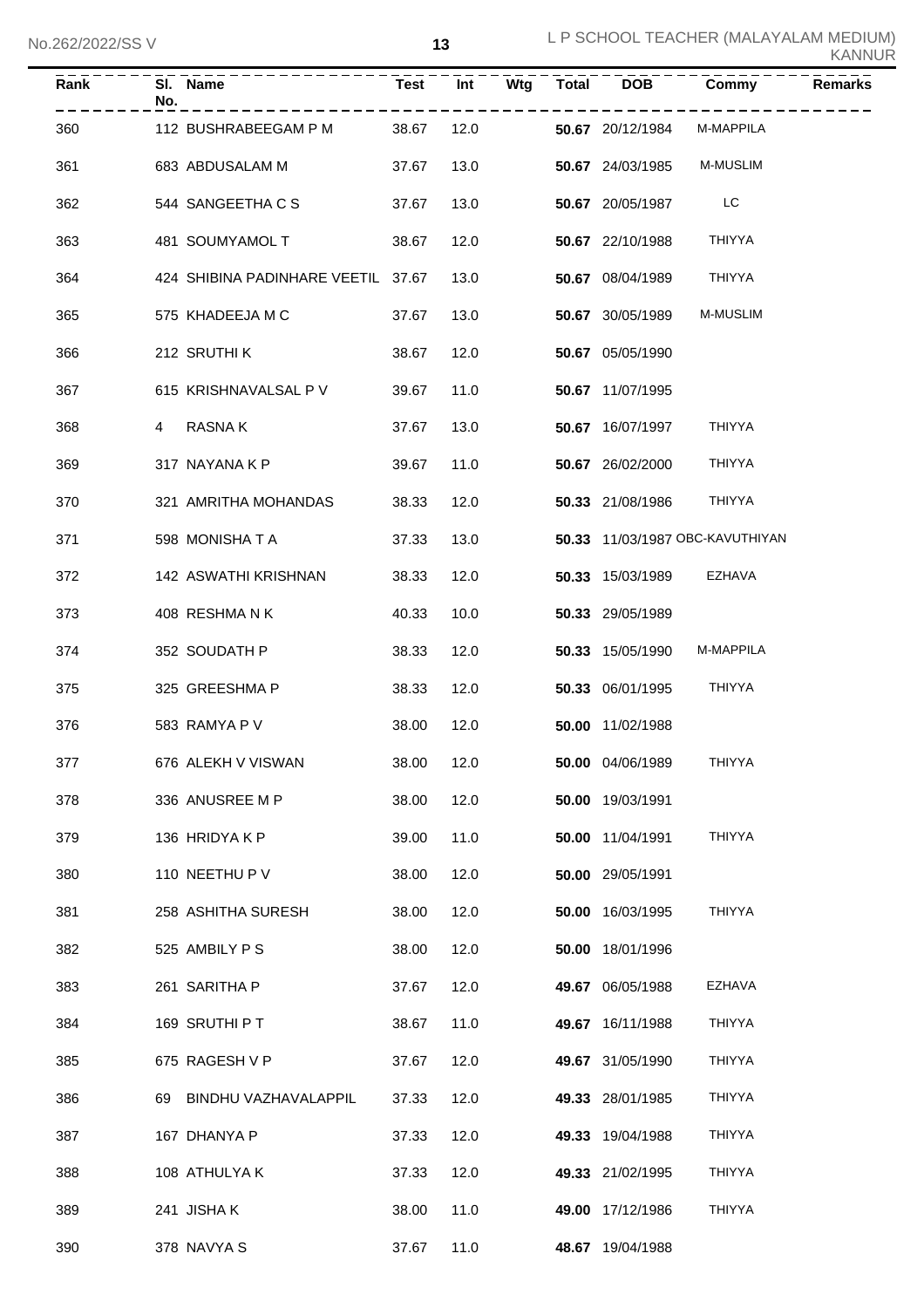| Rank | SI.<br><b>Name</b><br>No. | <b>Test</b> | Int  | Wta | <b>Total</b> | <b>DOB</b> | Commv      | <b>Remarks</b> |
|------|---------------------------|-------------|------|-----|--------------|------------|------------|----------------|
| 39'  | <b>JILNA M</b><br>295     | 38.67       | 10.0 |     | <b>4867</b>  | 09/07/1990 | OBC-KULALA |                |

# **Supplementary List**

## **Ezhava/Thiyya/Billava**

| 1  | 56  | <b>MINI MV</b>                           | 37.00 | 13.0 |       | 50.00 17/02/1980 | <b>THIYYA</b> |
|----|-----|------------------------------------------|-------|------|-------|------------------|---------------|
| 2  |     | 425 NISHA N                              | 37.00 | 12.0 |       | 49.00 30/05/1986 | <b>THIYYA</b> |
| 3  |     | 248 PRINI P P                            | 37.00 | 12.0 |       | 49.00 23/09/1988 | <b>EZHAVA</b> |
| 4  | 10  | SAMRUTHA P K                             | 37.00 | 12.0 |       | 49.00 30/05/1993 | <b>THIYYA</b> |
| 5  |     | 310 AISHWARYA REMESHAN O                 | 37.00 | 12.0 |       | 49.00 04/03/1999 | <b>THIYYA</b> |
| 6  |     | 559 SAJINA V P                           | 35.67 | 13.0 |       | 48.67 28/03/1982 | <b>THIYYA</b> |
| 7  |     | 532 SAISREE T                            | 36.67 | 12.0 |       | 48.67 11/05/1989 | THIYYA        |
| 8  |     | 651 GEETHU SREEDHARAN<br><b>ELACHERI</b> | 36.33 | 12.0 | 48.33 | 11/03/1986       | <b>THIYYA</b> |
| 9  |     | 249 REJANI P P                           | 35.00 | 13.0 |       | 48.00 24/05/1982 | THIYYA        |
| 10 |     | 620 ANJUNA JINADEV                       | 36.00 | 12.0 |       | 48.00 08/12/1994 | THIYYA        |
| 11 | 53  | ANUPAMA M R                              | 37.00 | 11.0 | 48.00 | 19/01/2000       | <b>THIYYA</b> |
| 12 | 24  | <b>ASWINI K C</b>                        | 36.67 | 11.0 |       | 47.67 16/04/1998 | <b>EZHAVA</b> |
| 13 |     | 355 VARSHAIK                             | 36.33 | 11.0 |       | 47.33 08/05/1989 | <b>THIYYA</b> |
| 14 |     | 635 RENJITH K                            | 36.00 | 11.0 |       | 47.00 05/05/1985 | THIYYA        |
| 15 | 25  | AMRUTHA V                                | 34.00 | 13.0 | 47.00 | 11/05/1985       | <b>THIYYA</b> |
| 16 |     | 145 SUJITHA M V                          | 37.00 | 10.0 |       | 47.00 23/01/1990 | <b>THIYYA</b> |
| 17 |     | 279 SHYNIT                               | 35.00 | 12.0 |       | 47.00 01/07/1990 | <b>THIYYA</b> |
| 18 |     | 439 AMRUTHA S R                          | 35.00 | 12.0 |       | 47.00 13/10/1990 | <b>THIYYA</b> |
| 19 |     | 663 AJITH V                              | 35.00 | 12.0 |       | 47.00 15/11/1990 | <b>THIYYA</b> |
| 20 |     | 220 ABHINA T K                           | 37.00 | 10.0 |       | 47.00 07/01/1994 | <b>THIYYA</b> |
| 21 |     | 217 DRISYA PAVITHRAN                     | 35.00 | 12.0 |       | 47.00 10/06/1994 | <b>THIYYA</b> |
| 22 |     | 236 SHYGA K                              | 36.67 | 10.0 |       | 46.67 30/05/1986 | <b>THIYYA</b> |
| 23 |     | 309 SHYMA A                              | 33.67 | 13.0 |       | 46.67 06/07/1986 | <b>THIYYA</b> |
| 24 | 23. | SUHAJA U                                 | 35.67 | 11.0 |       | 46.67 10/05/1988 | <b>THIYYA</b> |
| 25 |     | 250 RIYA MK                              | 36.67 | 10.0 |       | 46.67 16/07/1988 | <b>THIYYA</b> |
| 26 |     | 426 VINCY V K                            | 34.67 | 12.0 |       | 46.67 05/01/1995 | <b>THIYYA</b> |
| 27 |     | 558 LEEYOOSHA BALAN                      | 33.33 | 13.0 |       | 46.33 30/09/1988 | <b>THIYYA</b> |
| 28 |     | 519 SRUTHIN                              | 35.33 | 11.0 |       | 46.33 26/03/1990 | THIYYA        |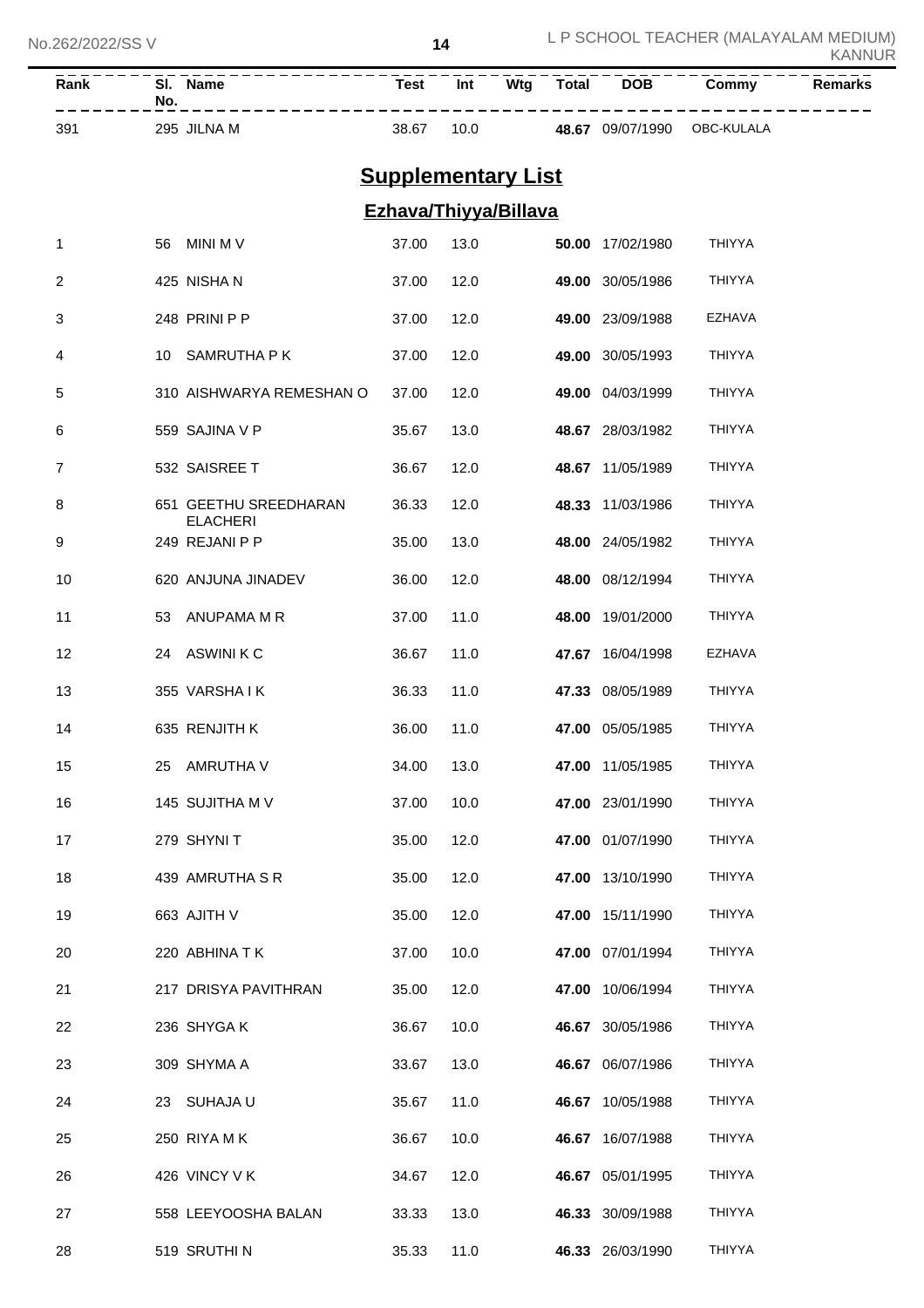| Rank | No. | SI. Name                    |       |            |  | Test Int Wtg Total DOB | Commy<br>- - - - - - | <b>Remarks</b>  |
|------|-----|-----------------------------|-------|------------|--|------------------------|----------------------|-----------------|
| 29   |     | 471 MEGHA SURESH K<br>34.33 |       | 12.0       |  | 46.33 30/05/1992       | THIYYA               |                 |
| 30   | 9   | SHIJINA V K                 | 34.33 | 12.0       |  | 46.33 23/04/1993       | THIYYA               |                 |
| 31   |     | 665 ARJUN V S               | 34.33 | 12.0       |  | 46.33 27/03/1997       | THIYYA               |                 |
| 32   |     | 546 JITHNA K M              | 34.00 | 12.0       |  | 46.00 18/05/1989       | THIYYA               |                 |
| 33   |     | 22 DISHNA DINESHAN          | 35.00 | 11.0       |  | 46.00 13/06/1989       | <b>THIYYA</b>        |                 |
| 34   |     | 591 KRISHNA P RAJEEVAN      | 35.00 | 11.0       |  | 46.00 11/10/1999       | <b>THIYYA</b>        |                 |
| 35   |     | 359 SHIJI M                 | 34.67 | 11.0       |  | 45.67 05/11/1990       | <b>THIYYA</b>        |                 |
| 36   |     | 204 ATHIRA P P              | 34.67 | 11.0       |  | 45.67 21/01/1995       | THIYYA               |                 |
| 37   |     | 354 SREENITHA V             | 34.67 | 11.0       |  | 45.67 03/05/1997       | THIYYA               |                 |
| 38   |     | 219 ANUSREE P               | 34.67 | 11.0       |  | 45.67 15/05/1998       | THIYYA               |                 |
| 39   |     | 266 ASHITHA B KRISHNAN      | 33.33 | 12.0       |  | 45.33 26/01/1990       | THIYYA               | , Wife of Jawan |
| 40   |     | 356 APARNA AJI K            | 34.33 | 11.0       |  | 45.33 19/03/1985       | THIYYA               |                 |
| 41   |     | 54 SOYA SANKARAN M          | 33.33 | 12.0       |  | 45.33 02/05/1988       | THIYYA               |                 |
| 42   |     | 71 SHILPA P                 | 32.33 | 13.0       |  | 45.33 31/05/1994       | THIYYA               |                 |
| 43   |     | 235 SOORYAK                 | 35.33 | 10.0       |  | 45.33 26/03/1998       | THIYYA               |                 |
| 44   |     | 518 ATHIRA MT               | 33.33 | 12.0       |  | 45.33 13/09/1999       | THIYYA               |                 |
| 45   |     | 427 JAYALAKSHMI P           | 33.00 | 12.0       |  | 45.00 25/05/1978       | THIYYA               |                 |
| 46   |     | 102 SUBISHA M N             |       | 35.00 10.0 |  | 45.00 26/05/1986       | THIYYA               |                 |
| 47   |     | 203 SHIMONA P               | 33.00 | 12.0       |  | 45.00 20/12/1990       | THIYYA               |                 |
| 48   |     | 457 VINITHA VATTAPARA       | 33.00 | 12.0       |  | 45.00 13/02/1991       | <b>THIYYA</b>        |                 |
| 49   | 8   | SALINI PULIMOOTTIL          | 31.67 | 13.0       |  | 44.67 08/09/1980       | <b>THIYYA</b>        |                 |
| 50   |     | 438 JYOTHI M                | 33.67 | 11.0       |  | 44.67 26/04/1988       | EZHAVA               |                 |
| 51   |     | 414 ASWATHY C K             | 33.67 | 11.0       |  | 44.67 02/04/1991       | <b>THIYYA</b>        |                 |
| 52   |     | 456 NIKHINA P P             | 33.67 | 11.0       |  | 44.67 15/04/1992       | <b>THIYYA</b>        |                 |
| 53   |     | 40 PRAJISHA P               | 32.67 | 12.0       |  | 44.67 30/04/1994       | <b>THIYYA</b>        |                 |
| 54   |     | 311 ANJALIT                 | 34.67 | 10.0       |  | 44.67 16/07/1996       | <b>THIYYA</b>        |                 |
| 55   |     | 344 ANUSREE P               | 32.67 | 12.0       |  | 44.67 14/10/1996       | <b>THIYYA</b>        |                 |
| 56   |     | 470 SHAINA C                | 32.33 | 12.0       |  | 44.33 25/05/1978       | <b>THIYYA</b>        |                 |
| 57   |     | 357 DILNAT                  | 33.33 | 11.0       |  | 44.33 24/08/1990       | <b>THIYYA</b>        |                 |
| 58   |     | 205 ANUPAMA P P             | 33.33 | 11.0       |  | 44.33 15/02/1996       | THIYYA               |                 |
| 59   |     | 662 JISHNU PREMACHANDRAN    | 32.33 | 12.0       |  | 44.33 03/02/2000       | THIYYA               |                 |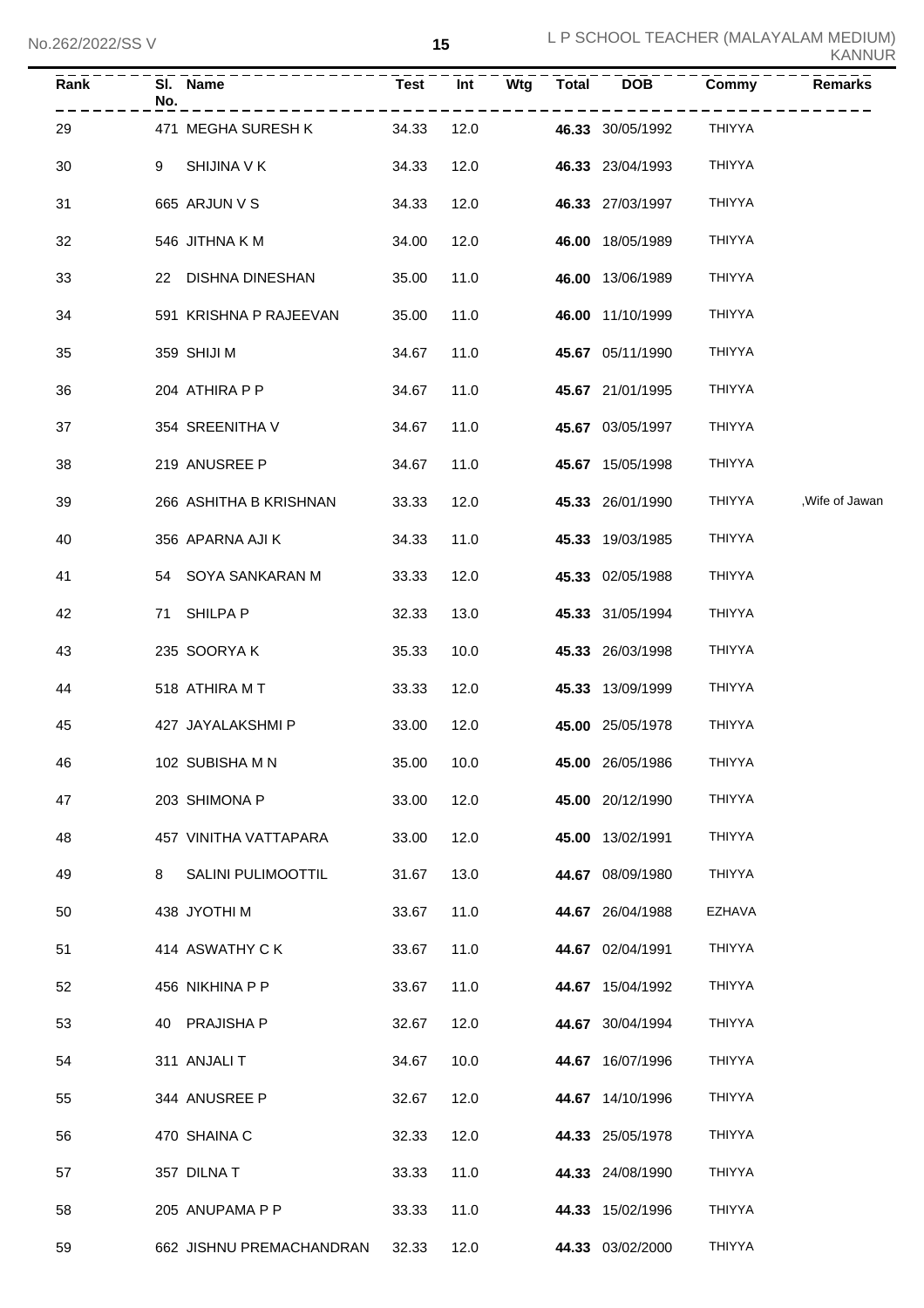| Rank | SI. Name<br>No.       | <b>Test</b> | $\overline{Int}$ | $\overline{\mathsf{W}}$ tg | Total | <b>DOB</b>       | <b>Commy</b>  | <b>Remarks</b> |
|------|-----------------------|-------------|------------------|----------------------------|-------|------------------|---------------|----------------|
| 60   | 218 ANJU SURESH P     | 33.00       | 11.0             |                            |       | 44.00 05/03/1989 | THIYYA        |                |
| 61   | 372 DALIYA T A        | 32.00       | 12.0             |                            |       | 44.00 05/10/1989 | EZHAVA        |                |
| 62   | 117 SREEJITHA E       | 34.00       | 10.0             |                            |       | 44.00 01/06/1991 | <b>THIYYA</b> |                |
| 63   | 607 MINI K            | 31.67       | 12.0             |                            |       | 43.67 14/03/1987 | <b>THIYYA</b> |                |
| 64   | 504 NIJA P M          | 32.67       | 11.0             |                            |       | 43.67 12/05/1988 | <b>THIYYA</b> |                |
| 65   | 116 ANUSREE K         | 33.67       | 10.0             |                            |       | 43.67 14/03/1996 | <b>THIYYA</b> |                |
| 66   | 415 RESHMA V          | 32.33       | 11.0             |                            |       | 43.33 28/05/1987 | <b>THIYYA</b> |                |
| 67   | 101 ANISHA P          | 34.33       | 9.0              |                            |       | 43.33 15/05/1992 | <b>THIYYA</b> |                |
| 68   | 55 MINI THYKKANDY     | 31.00       | 12.0             |                            |       | 43.00 29/10/1982 | <b>THIYYA</b> |                |
| 69   | 296 SABIJA C          | 33.00       | 10.0             |                            |       | 43.00 29/03/1983 | <b>THIYYA</b> |                |
| 70   | 608 MANAS R M         | 32.00       | 11.0             |                            |       | 43.00 06/04/1988 | <b>THIYYA</b> |                |
| 71   | 664 SOORAJ K          | 31.00       | 12.0             |                            |       | 43.00 27/05/1990 | <b>THIYYA</b> |                |
| 72   | 278 VINNYAKP          | 31.00       | 12.0             |                            |       | 43.00 20/03/1993 | <b>THIYYA</b> |                |
| 73   | 174 ASWATHI K ASHOKAN | 32.00       | 11.0             |                            |       | 43.00 07/04/1993 | <b>EZHAVA</b> |                |
| 74   | 86 SOUMYA V P         | 33.67       | 9.0              |                            |       | 42.67 25/05/1986 | <b>THIYYA</b> |                |
| 75   | 619 VIJITH P          | 31.67       | 11.0             |                            |       | 42.67 17/03/1987 | <b>THIYYA</b> |                |
| 76   | 358 SEENAK            | 31.33       | 11.0             |                            |       | 42.33 28/04/1984 | <b>THIYYA</b> |                |
| 77   | 534 NITHA M           | 31.33 11.0  |                  |                            |       | 42.33 18/05/1988 | THIYYA        |                |
| 78   | 621 NEETHU M          | 31.33       | 11.0             |                            |       | 42.33 03/07/1993 | <b>THIYYA</b> |                |
| 79   | 533 SHANTY M P        | 31.00       | 11.0             |                            |       | 42.00 11/12/1983 | THIYYA        |                |
| 80   | 634 VINEETH KV        | 32.00       | 10.0             |                            |       | 42.00 20/05/1986 | THIYYA        |                |
| 81   | 52 ANJUKP             | 31.00       | 11.0             |                            |       | 42.00 29/05/1989 | <b>THIYYA</b> |                |
| 82   | 85 NISARI RAGHUTHAMAN | 32.00       | 10.0             |                            |       | 42.00 29/05/1990 | THIYYA        |                |
| 83   | 161 SHREYAKC          | 31.00       | 11.0             |                            |       | 42.00 09/10/1991 | THIYYA        |                |
| 84   | 689 ABHIJITH MOHANAN  | 31.00       | 11.0             |                            |       | 42.00 04/09/1998 | THIYYA        |                |
| 85   | 129 JINSHANK          | 31.33       | 10.0             |                            |       | 41.33 31/05/1990 | THIYYA        |                |
| 86   | 84 DISINA P           | 31.00       | 10.0             |                            |       | 41.00 04/08/1989 | THIYYA        |                |
| 87   | 128 PRAVEENA M        | 31.00       | 10.0             |                            |       | 41.00 25/12/1993 | THIYYA        |                |
| 88   | 234 RIJNAKP           | 31.33       | 9.0              |                            |       | 40.33 27/05/1988 | THIYYA        |                |
| 89   | 233 NAVYA C G         | 31.33       | 9.0              |                            |       | 40.33 24/01/1994 | THIYYA        |                |

### **Scheduled Caste**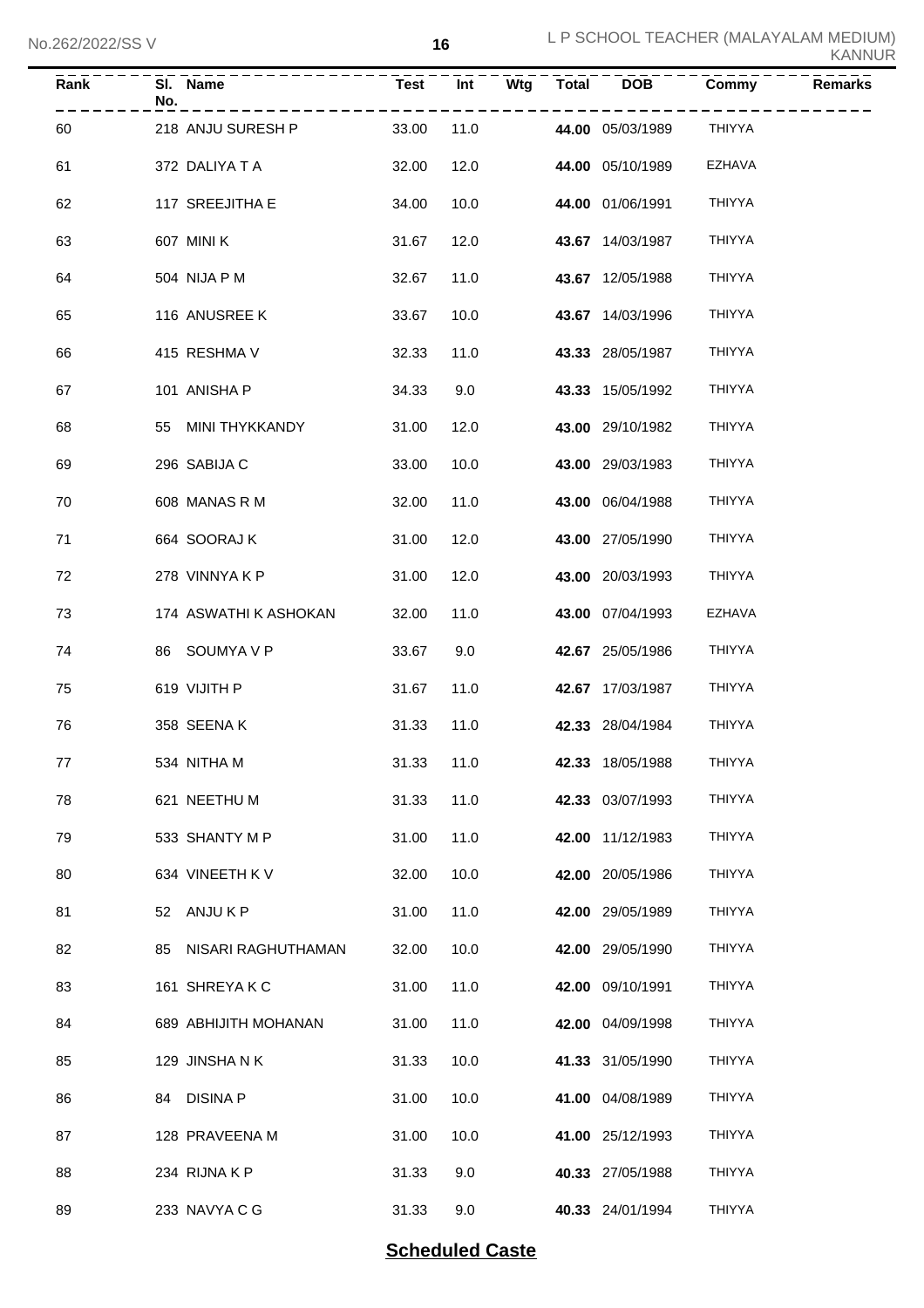| KANNUR |  |  |  |  |  |
|--------|--|--|--|--|--|
|--------|--|--|--|--|--|

| Rank | SI. Name<br>No.          | Test  | Int                    | Wtg  | Total | <b>DOB</b>       | Commy                         | <b>Remarks</b> |
|------|--------------------------|-------|------------------------|------|-------|------------------|-------------------------------|----------------|
| 1    | 280 RAJINA V             | 35.00 | 12.0                   |      |       | 47.00 17/02/1990 | SC-VANNAN                     |                |
| 2    | 384 SRUTHINK             | 34.33 | 11.0                   |      |       | 45.33 19/03/1992 | <b>SC-VANNAN</b>              |                |
| 3    | 383 SHIMNA P M           | 32.33 | 11.0                   |      |       | 43.33 05/05/1990 | SC-PULAYA                     |                |
| 4    | 473 ROSHNAKP             | 29.33 | 12.0                   |      |       | 41.33 31/05/1984 | SC-MALAYAN                    |                |
| 5    | 313 SAIPRABHA V M        | 29.00 | 11.0                   |      |       | 40.00 08/05/1989 | <b>SC-VANNAN</b>              |                |
| 6    | 623 NANDU CHANDRA        | 28.00 | 12.0                   |      |       | 40.00 01/06/1994 | SC-VANNAN                     |                |
| 7    | 206 PRIYAKS              | 28.67 | 11.0                   |      |       | 39.67 01/03/1985 | <b>SC-PANAN</b>               |                |
| 8    | 118 NEETHU K             | 26.00 | 10.0                   |      |       | 36.00 16/10/1991 | SC-PULAYAN                    |                |
| 9    | 429 KAVYA C K            | 24.00 | 12.0                   |      |       | 36.00 13/07/1999 | <b>SC-VANNAN</b>              |                |
| 10   | 560 ANUKRISHNA P V       | 22.67 | 13.0                   |      |       | 35.67 21/08/1999 | SC-MALAYAN                    |                |
| 11   | 103 MANJULA C K          | 25.33 | 10.0                   |      |       | 35.33 13/05/1989 | <b>SC-PANAN</b>               |                |
| 12   | 175 REMYA M              | 21.67 | 11.0                   |      |       | 32.67 19/09/1989 | SC-PULAYAN                    |                |
| 13   | 622 SITHARA A V          | 20.33 | 12.0                   |      |       | 32.33 03/04/1989 | SC-MALAYAN                    |                |
| 14   | SRUTHI K<br>58           | 19.33 | 13.0                   |      |       | 32.33 19/12/1994 | SC-PULAYAN                    |                |
| 15   | 491 SOUMYA PUTHUKKAN     | 19.67 | 12.0                   |      |       | 31.67 20/03/1988 | SC-PULAYAN                    |                |
| 16   | 636 AKHILA K K           | 20.67 | 11.0                   |      |       | 31.67 13/09/1992 | SC-VANNAN                     |                |
| 17   | 441 MEDHA MADHU          | 19.33 | 12.0                   |      |       | 31.33 27/07/1992 | <b>SC-VANNAN</b>              |                |
| 18   | 328 HARITHA T            | 18.33 | 12.0                   |      |       | 30.33 25/05/1993 | SC-PULAYAN                    |                |
| 19   | 472 SINCY SOMAN          | 18.00 | 12.0                   |      |       | 30.00 30/05/1988 | <b>SC-CHERAMAR</b>            |                |
| 20   | 592 SHAMNA K             | 19.00 | 11.0                   |      |       | 30.00 23/01/1996 | SC-PULAYAN                    |                |
| 21   | 130 JINU KK              | 11.00 | 10.0                   | 8.91 |       | 29.91 14/01/1992 | SC-PULAYAN                    | <b>SP</b>      |
| 22   | 312 AGITHA C V           | 16.67 | 13.0                   |      |       | 29.67 01/01/1998 | SC-VALLUVAN                   |                |
| 23   | ANUSHA A V<br>57         | 17.33 | 12.0                   |      |       | 29.33 23/06/1994 | <b>SC-VANNAN</b>              |                |
| 24   | 459 MONISHA V            | 15.67 | 12.0                   |      |       | 27.67 25/04/1993 | SC-PULAYA                     |                |
| 25   | SINDOORA P<br>26         | 13.33 | 13.0                   |      |       | 26.33 25/05/1993 | SC-PULAYA                     |                |
| 26   | 431 SYAMILI KRISHNAN P K | 13.00 | 10.0                   |      |       | 23.00 26/12/1994 | SC-KANAKKAN                   |                |
| 27   | 146 SREENA T             | 12.33 | 10.0                   |      |       | 22.33 02/11/1989 | SC-PULAYA                     |                |
| 28   | 147 SHARMITHA K          | 11.00 | 10.0                   |      |       | 21.00 11/04/1991 | SC-PARAYA                     |                |
| 29   | 440 JIJIMA B             | 3.67  | 11.0                   |      |       | 14.67 30/01/1991 | SC-PULAYAN                    |                |
|      |                          |       | <b>Scheduled Tribe</b> |      |       |                  |                               |                |
| 1    | 221 SASIKALA V S         | 31.33 | 12.0                   |      |       |                  | 43.33 08/04/1987 ST-KANIKARAN |                |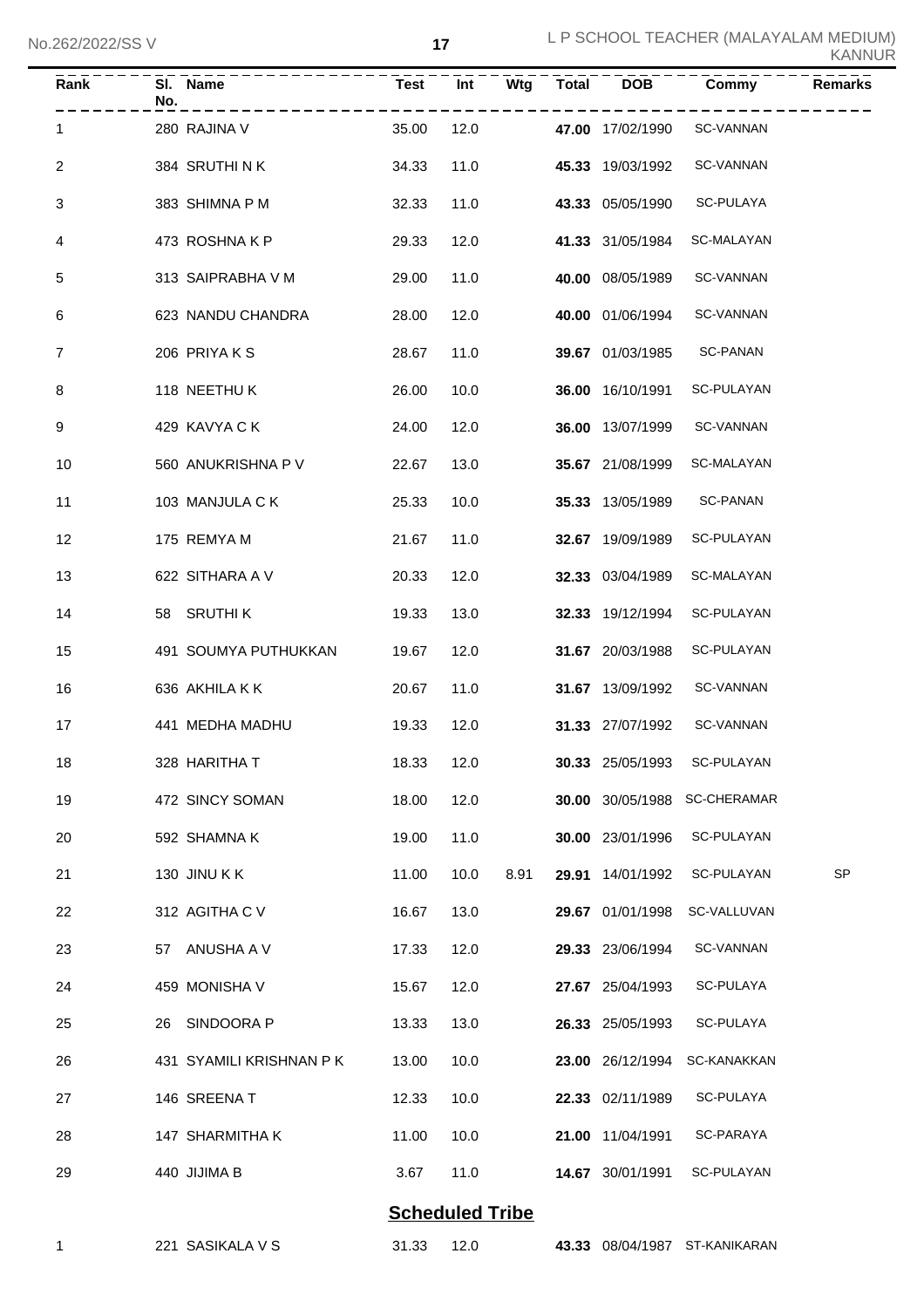No.262/2022/SS V

 L P SCHOOL TEACHER (MALAYALAM MEDIUM) KANNUR

| Rank | No. | SI. Name                 | <b>Test</b> | Int           | Wtg | <b>Total</b> | <b>DOB</b>       | Commy                          | <b>Remarks</b> |
|------|-----|--------------------------|-------------|---------------|-----|--------------|------------------|--------------------------------|----------------|
| 2    |     | 666 ANOOP KN             | 24.33       | 12.0          |     |              |                  | 36.33 02/03/1993 ST-KARIMPALAN |                |
| 3    |     | 131 AKSHARA P R          | 23.67       | 12.0          |     |              | 35.67 04/03/1997 | ST-ULLADAN                     |                |
| 4    |     | 442 RANJITHA P           | 19.00       | 12.0          |     |              |                  | 31.00 20/10/1989 ST-KARIMPALAN |                |
| 5    |     | 329 SHIJINA A K          | 12.00       | 12.0          |     |              | 24.00 25/05/1995 | ST-PANIYAN                     |                |
| 6    |     | 251 SNEHAMOL T B         | 6.67        | 12.0          |     |              | 18.67 26/02/1994 | ST-MAVILAN                     |                |
|      |     |                          |             | <b>Muslim</b> |     |              |                  |                                |                |
| 1    |     | 564 NEBIYA M             | 36.67       | 12.0          |     |              | 48.67 29/05/1987 | M-MAPPILA                      |                |
| 2    |     | 386 FAHIZA M             | 36.33       | 12.0          |     |              | 48.33 26/01/1991 | M-MUSLIM                       |                |
| 3    |     | 624 JAVAD VAHID          | 36.67       | 11.0          |     |              | 47.67 08/05/1989 | M-MUSLIM                       |                |
| 4    |     | 611 MIRDAS N M           | 36.67       | 11.0          |     |              | 47.67 10/05/1990 | M-MUSLIM                       |                |
| 5    |     | 475 NISSA BEEGAM H       | 36.33       | 11.0          |     |              | 47.33 26/02/1989 | M-MUSLIM                       |                |
| 6    |     | 505 BUSHRATP             | 36.33       | 11.0          |     |              | 47.33 09/01/1993 | M-MUSLIM                       |                |
| 7    |     | 653 MUHAMMED NABEEL K    | 36.33       | 11.0          |     |              | 47.33 25/03/1995 | M-MUSLIM                       |                |
| 8    |     | 148 NASARATH TV          | 36.00       | 11.0          |     |              | 47.00 14/05/1986 | M-MAPPILA                      |                |
| 9    |     | 388 MUHSINA C P          | 35.00       | 12.0          |     |              | 47.00 11/02/2000 | M-MAPPILA                      |                |
| 10   |     | 162 RASMINA K V          | 36.67       | 10.0          |     |              | 46.67 19/05/1990 | M-MAPPILA                      |                |
| 11   | 11  | <b>MUSTHAFAKP</b>        | 33.33       | 13.0          |     |              | 46.33 18/08/1998 | M-MAPPILA                      | DA-LV          |
| 12   |     | 281 RASIYA M P           | 35.33       | 11.0          |     |              | 46.33 07/01/1987 | M-MUSLIM                       |                |
| 13   |     | 445 SHABINA P            | 35.33       | 11.0          |     |              | 46.33 20/05/1992 | M-MAPPILA                      |                |
| 14   |     | 27 MUNAWIRA K            | 34.00       | 12.0          |     |              | 46.00 15/08/1998 | M-MUSLIM                       |                |
| 15   |     | 593 THASLEEMAKK          | 34.67       | 11.0          |     |              | 45.67 08/11/1990 | M-MAPPILA                      |                |
| 16   |     | 119 SAFVANA R P          | 35.67       | 10.0          |     |              | 45.67 16/11/1998 | M-MUSLIM                       |                |
| 17   |     | 253 HAJARA P             | 35.33       | 10.0          |     |              | 45.33 29/12/1986 | M-MAPPILA                      |                |
| 18   |     | 578 SAMEERA V P          | 33.00       | 12.0          |     |              | 45.00 22/01/1990 | M-MUSLIM                       |                |
| 19   |     | 609 HASEEB C H           | 35.00       | 10.0          |     |              | 45.00 15/12/1992 | M-MAPPILA                      |                |
| 20   |     | 577 SHAMEENA K V         | 32.67       | 12.0          |     |              | 44.67 27/03/1986 | M-MAPPILA                      |                |
| 21   |     | 389 JABIRA K P           | 33.00       | 11.0          |     |              | 44.00 26/04/1995 | M-MAPPILA                      |                |
| 22   |     | 548 AFEEFAN              | 32.67       | 11.0          |     |              | 43.67 14/07/1987 | M-MAPPILA                      |                |
| 23   |     | 626 MUHAMMED SHAFI P     | 33.67       | 10.0          |     |              | 43.67 24/01/1991 | M-MAPPILA                      |                |
| 24   |     | 595 SHARMINA NASREEN K P | 32.67       | 11.0          |     |              | 43.67 14/02/1999 | M-MUSLIM                       |                |
| 25   |     | 163 JABEENA B            | 33.33       | 10.0          |     |              | 43.33 15/03/1990 | M-MAPPILA                      |                |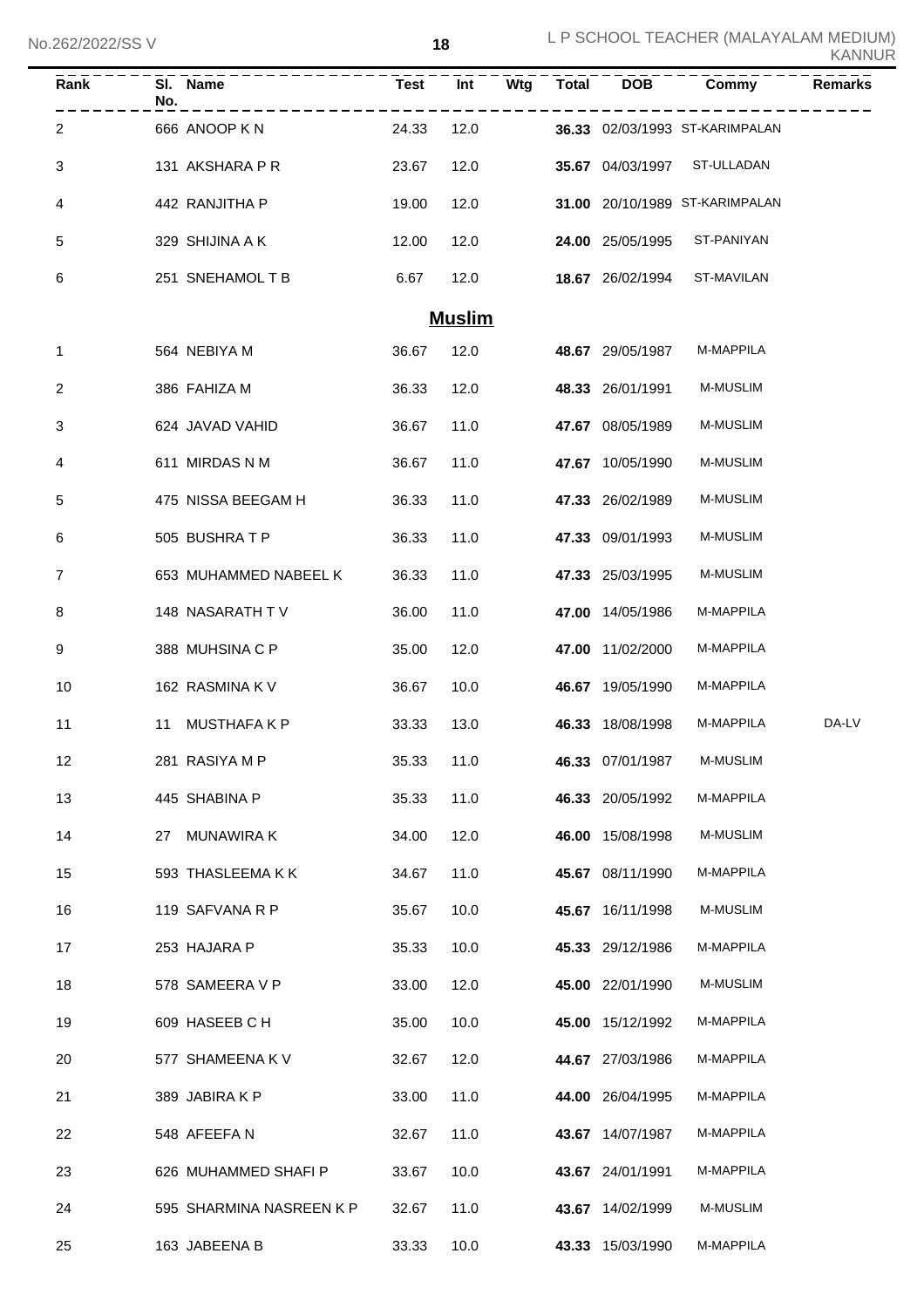| Rank | No. | SI. Name                 | Test       | Int  | Wtg | Total | <b>DOB</b>       | Commy           | <b>Remarks</b> |
|------|-----|--------------------------|------------|------|-----|-------|------------------|-----------------|----------------|
| 26   |     | 667 RAHEEM KIDARANTEVIDA | 31.00      | 12.0 |     |       | 43.00 28/07/1984 | M-MAPPILA       |                |
| 27   |     | 460 MUBEENA P K          | 31.00      | 11.0 |     |       | 42.00 12/04/1993 | M-MUSLIM        |                |
| 28   |     | 373 MISRIYA RUKSANA      | 31.00      | 11.0 |     |       | 42.00 26/05/1996 | M-MAPPILA       |                |
| 29   |     | 612 SHAJAL A             | 29.67      | 12.0 |     |       | 41.67 11/02/1988 | M-MAPPILA       |                |
| 30   |     | 576 MUBEENA MANGALADAN   | 30.33      | 11.0 |     |       | 41.33 28/12/1985 | M-MAPPILA       |                |
| 31   |     | 690 USMAN K K            | 30.33      | 11.0 |     |       | 41.33 15/04/1988 | M-MAPPILA       |                |
| 32   |     | 385 HABEEBA A P          | 29.00      | 12.0 |     |       | 41.00 27/12/1995 | M-MAPPILA       |                |
| 33   |     | 43 RASHIDA P K           | 28.67      | 12.0 |     |       | 40.67 06/05/1983 | M-MAPPILA       |                |
| 34   |     | 104 SHAMEEMA M K         | 30.67      | 10.0 |     |       | 40.67 11/07/1989 | M-MAPPILA       |                |
| 35   |     | 462 SUHAIMA PTP          | 29.67      | 11.0 |     |       | 40.67 10/05/1991 | M-MUSLIM        |                |
| 36   |     | 282 SHAMJA B S           | 29.67      | 11.0 |     |       | 40.67 25/05/1994 | M-MUSLIM        |                |
| 37   |     | 655 SHAHUL HAMEED N K    | 29.33      | 11.0 |     |       | 40.33 25/02/1990 | M-MAPPILA       |                |
| 38   |     | 565 HAMNA FATHIMA        | 28.33      | 12.0 |     |       | 40.33 22/05/1994 | M-MUSLIM        |                |
| 39   |     | 461 NAJIYA FARHEEN K     | 29.33      | 11.0 |     |       | 40.33 05/09/1999 | M-MAPPILA       |                |
| 40   |     | 698 SAJEER P C           | 28.33      | 11.0 |     |       | 39.33 15/07/1989 | M-MAPPILA       |                |
| 41   |     | 562 RASEENA MUHAMMED     | 27.33      | 12.0 |     |       | 39.33 24/05/1995 | M-MUSLIM        |                |
| 42   |     | 699 ZAMEEL MUHAMMED      | 28.00      | 11.0 |     |       | 39.00 17/12/1992 | M-MUSLIM        |                |
| 43   |     | 610 NASARI C M           | 28.67 10.0 |      |     |       | 38.67 10/03/1985 | M-MUSLIM        |                |
| 44   |     | 671 SIYAD I K            | 28.67      | 10.0 |     |       | 38.67 01/06/1985 | M-MUSLIM        |                |
| 45   |     | 547 SAJNA S              | 26.67      | 12.0 |     |       | 38.67 12/05/1987 | <b>M-MUSLIM</b> |                |
| 46   |     | 237 NADEERA MOOSOOTTY    | 27.67      | 11.0 |     |       | 38.67 24/08/1988 | M-MUSLIM        |                |
| 47   |     | 691 ABDUL HAMEED P       | 26.33      | 12.0 |     |       | 38.33 25/05/1987 | M-MAPPILA       |                |
| 48   |     | 443 JASEERAKJ            | 27.33      | 11.0 |     |       | 38.33 09/04/1989 | M-MUSLIM        |                |
| 49   |     | 374 SHAKIRA C            | 27.33      | 11.0 |     |       | 38.33 23/08/1989 | M-MAPPILA       |                |
| 50   |     | 297 IRFANA K V           | 27.33      | 11.0 |     |       | 38.33 01/12/1993 | M-MUSLIM        |                |
| 51   |     | 637 MUHAMMED JURAIJ M    | 28.33      | 10.0 |     |       | 38.33 30/08/1999 | M-MUSLIM        |                |
| 52   |     | 669 AMEENULLA TK         | 27.00      | 11.0 |     |       | 38.00 16/03/1985 | M-MUSLIM        |                |
| 53   |     | 594 RISHANA P P          | 27.00      | 11.0 |     |       | 38.00 22/12/1997 | M-MUSLIM        |                |
| 54   |     | 387 FATHIMATHUL FASNA K  | 25.67      | 12.0 |     |       | 37.67 02/03/1997 | M-MAPPILA       |                |
| 55   |     | 375 SHAFEERA C K         | 25.33      | 12.0 |     |       | 37.33 10/01/1984 | M-MUSLIM        |                |
| 56   |     | 222 SHABNA C P           | 25.33      | 12.0 |     |       | 37.33 03/05/1986 | M-MUSLIM        |                |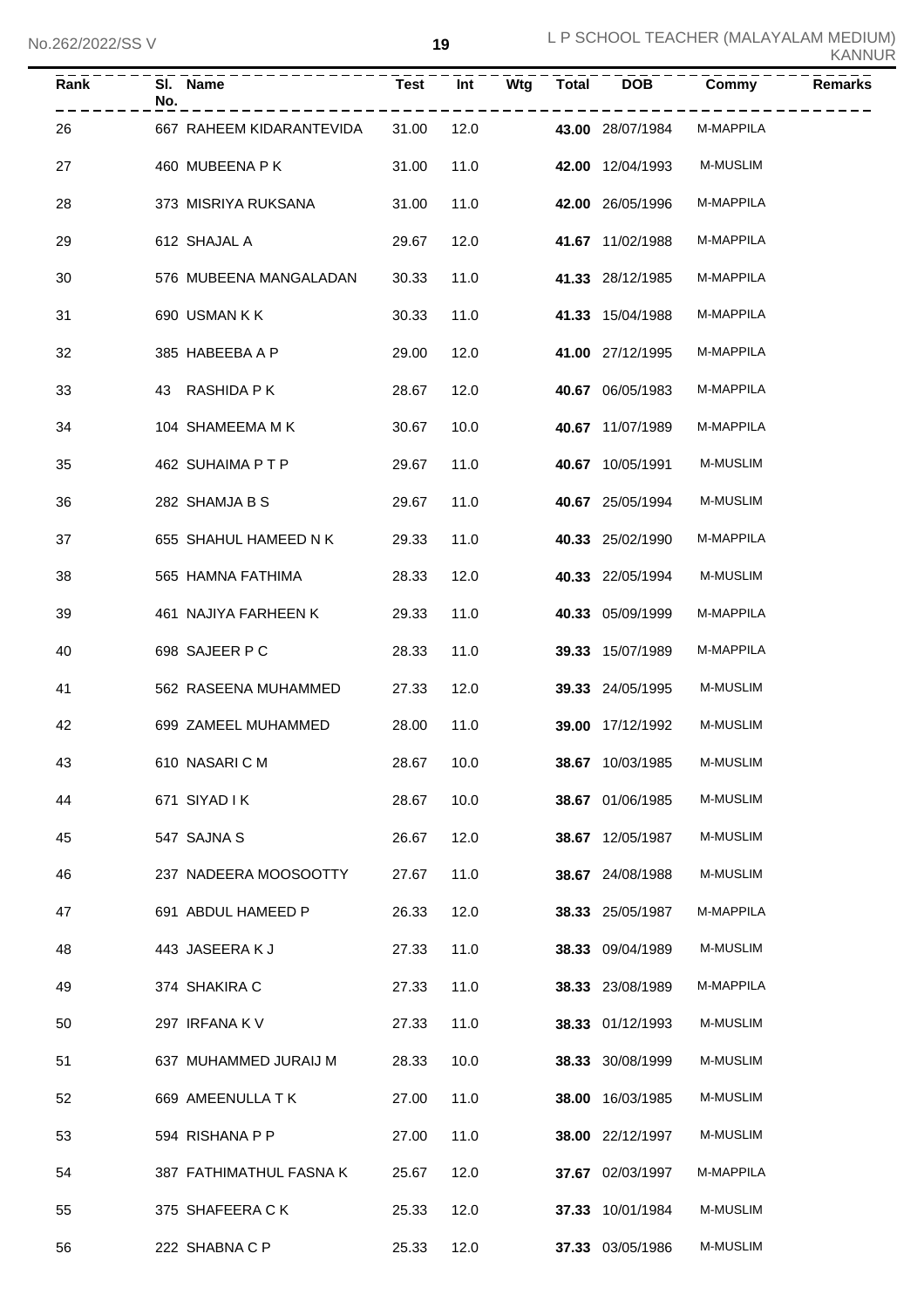| Rank | No. | SI. Name<br>----------                       | Test  | $\overline{Int}$ | Wtg | <b>Total</b> | <b>DOB</b>       | Commy     | <b>Remarks</b> |
|------|-----|----------------------------------------------|-------|------------------|-----|--------------|------------------|-----------|----------------|
| 57   |     | 700 SALIH E P                                | 26.33 | 11.0             |     |              | 37.33 11/05/1986 | M-MUSLIM  |                |
| 58   |     | 506 SHAHARBANU M P                           | 24.33 | 13.0             |     |              | 37.33 24/04/1993 | M-MAPPILA |                |
| 59   |     | 238 HASANATH V                               | 26.33 | 11.0             |     |              | 37.33 29/07/1998 | M-MUSLIM  |                |
| 60   |     | 596 MUHSINA V                                | 27.33 | 10.0             |     |              | 37.33 08/04/2000 | M-MAPPILA |                |
| 61   |     | 639 UNAIS P V                                | 26.00 | 11.0             |     |              | 37.00 30/05/1990 | M-MAPPILA |                |
| 62   |     | 507 SHAHANAZ P M                             | 24.00 | 13.0             |     |              | 37.00 22/11/1993 | M-MUSLIM  |                |
| 63   |     | 638 ERSHAD K                                 | 25.67 | 11.0             |     |              | 36.67 30/05/1988 | M-MAPPILA |                |
| 64   |     | 549 RAMSHEENA KOTTUKKEL<br><b>KUNNUMBRAM</b> | 24.67 | 12.0             |     |              | 36.67 12/06/1989 | M-MAPPILA |                |
| 65   |     | 298 SAJINA KK                                | 25.67 | 11.0             |     |              | 36.67 25/04/1990 | M-MAPPILA |                |
| 66   |     | 28 HASHIFA A                                 | 24.67 | 12.0             |     |              | 36.67 18/07/1996 | M-MUSLIM  |                |
| 67   |     | 625 MUBASHIR V                               | 25.33 | 11.0             |     |              | 36.33 30/06/1996 | M-MAPPILA |                |
| 68   |     | 535 AYSHAVP                                  | 25.33 | 11.0             |     |              | 36.33 07/02/1998 | M-MAPPILA |                |
| 69   |     | 252 SEREENA CK                               | 26.00 | 10.0             |     |              | 36.00 20/02/1982 | M-MUSLIM  |                |
| 70   |     | 444 RAISHANA KOVVAL<br><b>CHEMMAYI</b>       | 24.00 | 12.0             |     |              | 36.00 05/04/1988 | M-MAPPILA |                |
| 71   |     | 132 MAKSOORA M P                             | 26.00 | 10.0             |     |              | 36.00 31/01/1995 | M-MUSLIM  |                |
| 72   |     | 195 THANSEERA M P                            | 25.00 | 11.0             |     |              | 36.00 09/06/1999 | M-MUSLIM  |                |
| 73   |     | 41 NADIYA P N                                | 23.67 | 12.0             |     |              | 35.67 25/11/1988 | M-MAPPILA |                |
| 74   |     | 654 MUHAMMED ASLAM C                         | 24.67 | 11.0             |     |              | 35.67 16/06/1990 | M-MUSLIM  |                |
| 75   |     | 87 FAVAZA P                                  | 26.67 | 9.0              |     |              | 35.67 31/03/1994 | M-MAPPILA |                |
| 76   |     | 668 ABDULLA C K                              | 24.33 | 11.0             |     |              | 35.33 30/05/1985 | M-MAPPILA |                |
| 77   |     | 520 SHAKEELA P                               | 24.33 | 11.0             |     |              | 35.33 14/03/1986 | M-MUSLIM  |                |
| 78   | 42  | SHANIFA T K                                  | 23.33 | 12.0             |     |              | 35.33 16/10/1992 | M-MAPPILA |                |
| 79   |     | 474 SHAFEERAK                                | 24.00 | 11.0             |     |              | 35.00 15/05/1990 | M-MAPPILA |                |
| 80   |     | 563 AMEENA SITHARA T K                       | 22.67 | 12.0             |     |              | 34.67 13/04/1992 | M-MAPPILA |                |
| 81   |     | 536 RAHIYANATH K P                           | 22.67 | 12.0             |     |              | 34.67 30/04/1993 | M-MAPPILA |                |
| 82   |     | 670 AHAMMAD ALI U P                          | 23.67 | 11.0             |     |              | 34.67 16/09/1993 | M-MUSLIM  |                |
| 83   |     | 404 AMEENA SHERIN K                          | 24.33 | 10.0             |     |              | 34.33 15/10/1996 | M-MAPPILA |                |
| 84   | 88  | NAZRIYA VAZHAYIL                             | 22.67 | 11.0             |     |              | 33.67 06/10/1987 | M-MAPPILA |                |
| 85   |     | 105 SAFEERA M P                              | 23.67 | 10.0             |     |              | 33.67 10/11/1994 | M-MAPPILA |                |

### **Latin Catholics/A.I**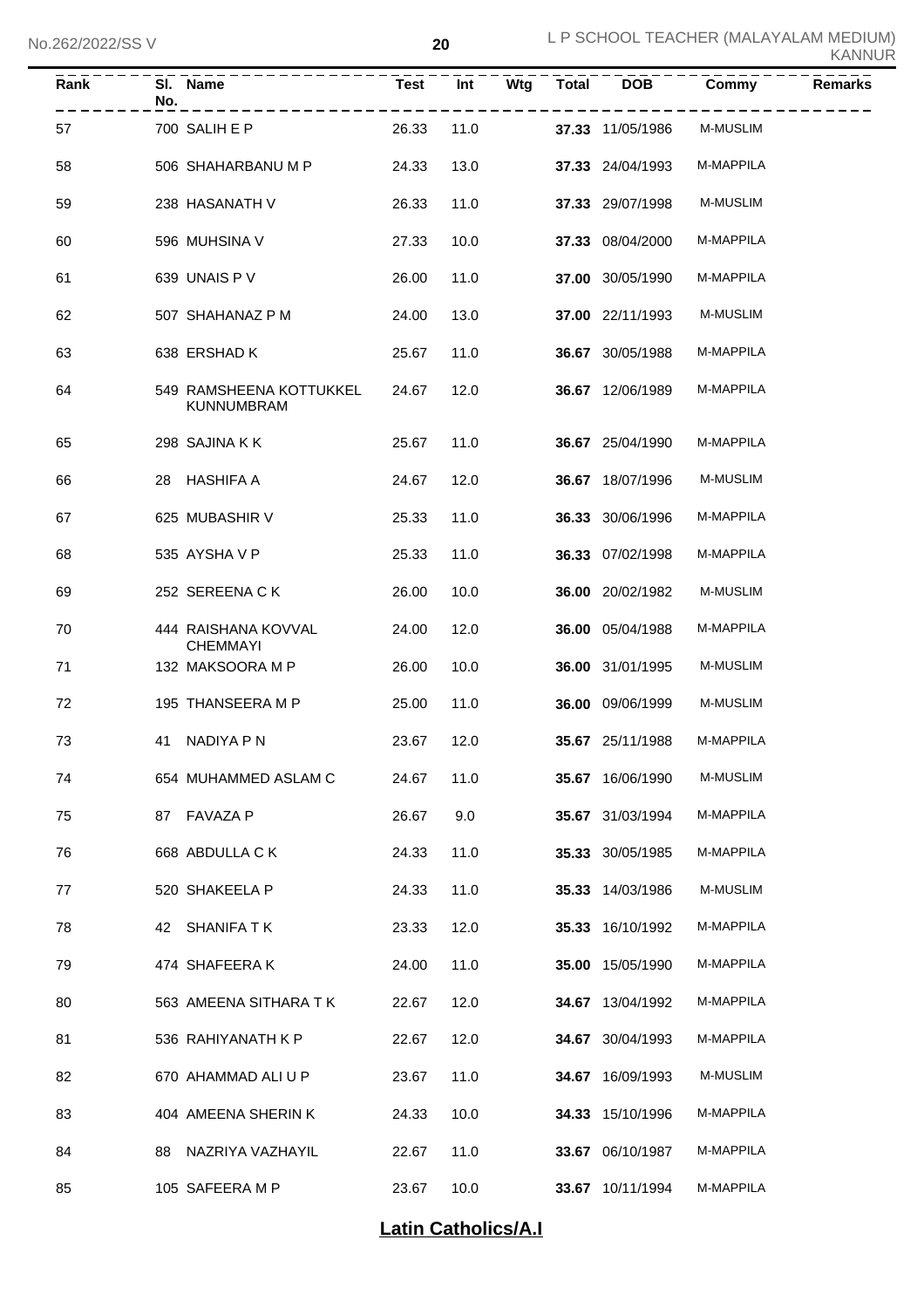| $\overline{\mathsf{Rank}}$ | No. | SI. Name<br>-------------- |            |            |  |                  | Commy                                         | <b>Remarks</b>     |
|----------------------------|-----|----------------------------|------------|------------|--|------------------|-----------------------------------------------|--------------------|
| 1.                         |     | 133 JAREENA JAMES          | 37.00      | 11.0       |  | 48.00 03/05/1988 | ------<br>LC                                  |                    |
| $\overline{2}$             |     | 268 SHILPA JOHNSON         | 30.00      | 12.0       |  | 42.00 22/08/1989 | LC                                            |                    |
| 3                          |     | 73 NANCY VARGHESE          | 29.67      | 12.0       |  | 41.67 02/08/1985 | LC                                            |                    |
| 4                          |     | 656 MARY LITHA             | 29.33      | 12.0       |  | 41.33 13/09/1985 | LC                                            |                    |
| 5                          |     | 72 NICHISHA CHANDRAN       | 29.33      | 12.0       |  | 41.33 31/05/1987 | LC                                            |                    |
| 6                          |     | 269 DESTIMONA VINCENT      | 27.00      | 12.0       |  | 39.00 16/05/1987 | LC                                            |                    |
| $\overline{7}$             |     | 345 SONNA WILLIAMS P       | 27.67      | 11.0       |  | 38.67 27/05/1991 | LC                                            |                    |
| 8                          |     | 176 SHILU M P              | 23.33      | 12.0       |  | 35.33 22/09/1989 | LC                                            |                    |
| 9                          |     | 207 SONIYA K J             | 23.00      | 12.0       |  | 35.00 18/01/1992 | LC                                            |                    |
| 10                         |     | 641 LIDIYA MARY            | 23.00      | 11.0       |  | 34.00 08/09/1996 | LC                                            |                    |
| 11                         |     | 640 SUNITHA P              | 22.33      | 11.0       |  | 33.33 26/05/1979 | LC.                                           | , Wife of Jawan    |
| 12                         |     | 149 MERLIN JOSEPH          | 23.00      | 10.0       |  | 33.00 29/08/1986 | LC                                            |                    |
| 13                         |     | 29 RAJIRV                  | 19.33      | 12.0       |  | 31.33 25/05/1987 | LC                                            |                    |
| 14                         |     | 522 TANIYA ANIL            | 19.33      | 11.0       |  | 30.33 08/11/1994 | LC                                            |                    |
| 15                         |     | 12 DHANYA SOUZAN           | 16.00      | 14.0       |  | 30.00 12/06/1998 | LC.                                           | DA-LD/CP           |
| 16                         |     | 579 AKHILA S               | 17.67      | 12.0       |  | 29.67 03/02/1998 | LC                                            |                    |
| 17                         |     | 521 REENUS                 | 16.67      | 12.0       |  | 28.67 16/01/1997 | LC                                            |                    |
| 18                         |     | 59 RINI PAUL               | 16.33 12.0 |            |  | 28.33 30/12/1989 | LC.                                           |                    |
| 19                         |     | 681 JOHNSON REXY T A       | 16.33      | 11.0       |  | 27.33 14/05/1988 | LC                                            |                    |
| 20                         |     | 390 CELINE GONSALVES       | 13.00      | 11.0       |  | 24.00 22/08/1980 | LC                                            |                    |
| 21                         |     | 701 ALBIN PIUS             | 11.00      | 11.0       |  | 22.00 16/02/1995 | LC                                            |                    |
| 22                         |     | 254 SHANI NERONHA          | 13.67      | 8.0        |  | 21.67 23/09/1997 | LC                                            |                    |
| 23                         |     | 692 CHARLES LUIZ FERNANDEZ | 9.33       | 11.0       |  | 20.33 18/07/1997 | LC                                            |                    |
| 24                         |     | 672 UJIN A                 | 9.33       | 11.0       |  | 20.33 28/08/1999 | LC                                            |                    |
| 25                         |     | 330 ANCY ROSE LO           | 8.67       | 11.0       |  | 19.67 10/03/1989 | LC                                            | ,Rashtrapati Guide |
| 26                         |     | 267 RINI BABU              | 6.00       | 12.0       |  | 18.00 26/03/1992 | LC                                            |                    |
| 27                         |     | 89 ANEETA FERNANDEZ        | 8.00       | 10.0       |  | 18.00 20/10/1999 | LC                                            |                    |
|                            |     |                            |            | <b>OBC</b> |  |                  |                                               |                    |
| 1                          |     | 13 PRAJINA K V             | 35.67      | 13.0       |  |                  | 48.67 13/02/1990 OBC-VANIYAN                  |                    |
| 2                          |     | 224 HIMA G                 | 36.33      | 12.0       |  |                  | 48.33 18/06/1991 OBC-VANNATHAN, Wife of Jawan |                    |
| 3                          |     | 208 SREENIKA T P           | 36.33      | 12.0       |  |                  | 48.33 20/05/1991 OBC-MANIYANI                 |                    |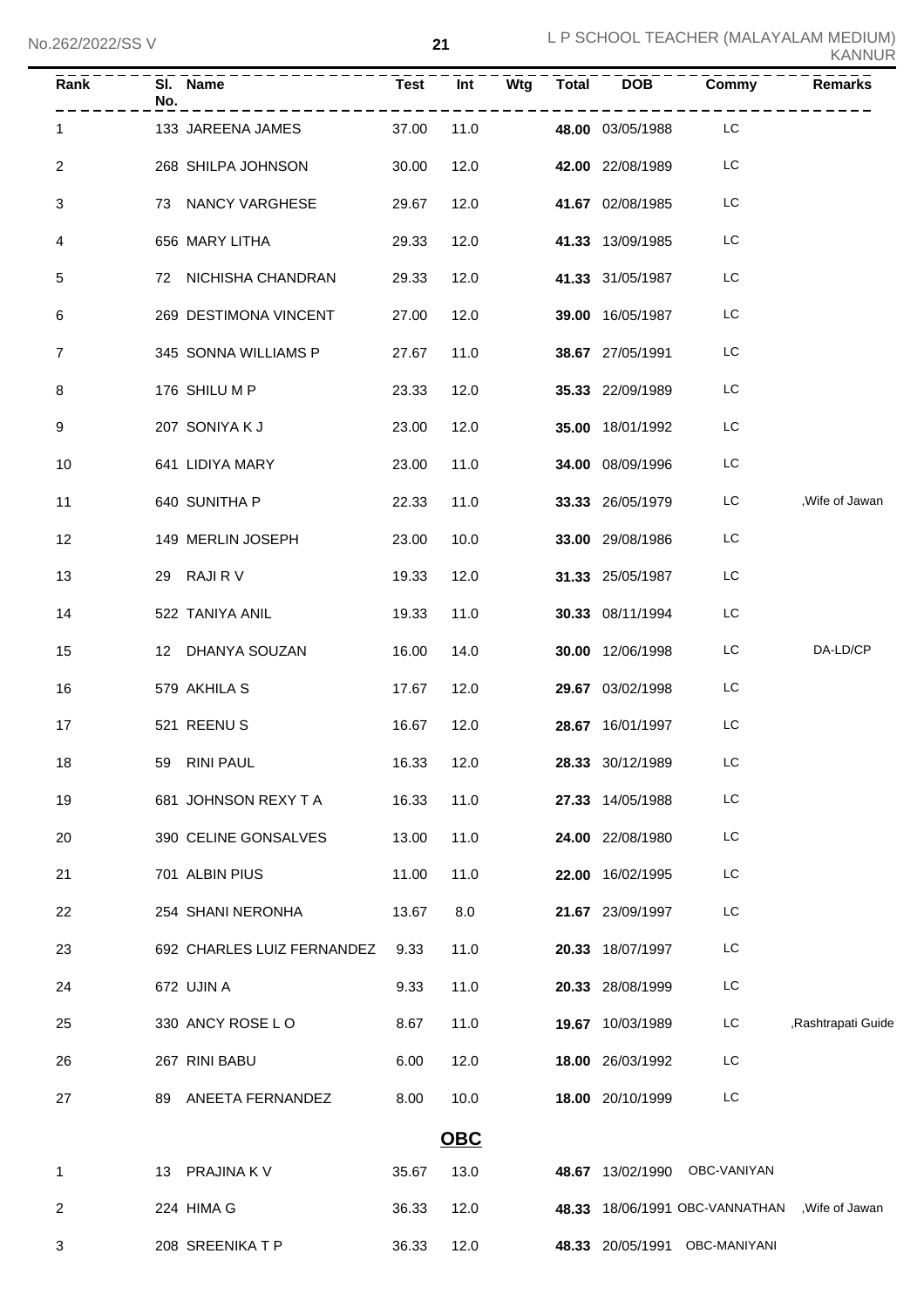| Rank | SI. Name<br>No.          | <b>Test</b> | Int               | Wtg | <b>Total</b> | <b>DOB</b>       | Commy                           | <b>Remarks</b> |
|------|--------------------------|-------------|-------------------|-----|--------------|------------------|---------------------------------|----------------|
| 4    | 550 ASWATHI E V          | 36.00       | 12.0              |     |              |                  | 48.00 01/09/1994 OBC-MANIYANI   |                |
| 5    | 255 DIVYA E V            | 35.67       | 12.0              |     |              |                  | 47.67 30/05/1987 OBC-VANIYAN    |                |
| 6    | 581 HARITHA K K          | 35.67       | 12.0              |     |              | 47.67 08/04/1996 | OBC-IRUMAN                      |                |
| 7    | 177 SOORYAKRISHNAN K P   | 35.33       | 12.0              |     |              | 47.33 17/03/1995 | OBC-<br>KANIYAN[GANAKA]         |                |
| 8    | 314 GREESHMAKV           | 34.67       | 12.0              |     |              | 46.67 24/11/1991 | OBC-SALIYAS                     |                |
| 9    | 702 DHANESH N            | 35.00       | 11.0              |     |              | 46.00 26/05/1984 | OBC-VANIYAN                     |                |
| 10   | 580 PRIYA PK             | 34.67       | 11.0              |     |              | 45.67 20/03/1983 | OBC-VANIYAN                     |                |
| 11   | 120 SOUMYAKP             | 34.67       | 11.0              |     |              | 45.67 22/05/1986 | OBC-KULALA                      |                |
| 12   | 476 SHARIKA S K          | 34.67       | 11.0              |     |              |                  | 45.67 25/05/1986 OBC-DEVANGA    |                |
| 13   | 657 ASHWINI P            | 34.67       | 11.0              |     |              | 45.67 10/02/1991 | OBC-YADAVAS                     |                |
| 14   | 239 NITHYA A             | 35.67       | 10.0              |     |              | 45.67 15/01/1992 | OBC-VANIYAN                     |                |
| 15   | 360 PREETHA N V          | 34.33       | 11.0              |     |              |                  | 45.33 11/12/1987 OBC-VANIYAN    |                |
| 16   | 283 RAMITHA P V          | 33.67       | 11.0              |     |              |                  | 44.67 22/05/1992 OBC-VANIYAN    |                |
| 17   | 178 SRUTHI S K           | 33.33       | 11.0              |     |              |                  | 44.33 11/02/1990 OBC-VELUTHEDAN |                |
| 18   | 134 NAVYA P V            | 33.67       | 10.0              |     |              | 43.67 17/05/1985 | OBC-<br>VILAKKITHALAVAN         |                |
|      |                          |             | <b>Viswakarma</b> |     |              |                  |                                 |                |
| 1    | 299 VIJAYA C             | 36.67       | 11.0              |     |              | 47.67 26/01/1991 | V-ASARI                         |                |
| 2    | 627 SHINOJ K P           | 36.33       | 11.0              |     |              | 47.33 27/09/1987 | V-ASARI                         |                |
| 3    | 315 SITHARA SURENDRAN KT | 33.67       | 12.0              |     |              |                  | 45.67 24/11/1992 V-VISWAKARMA   |                |
| 4    | 432 SHYNIC               | 32.67       | 12.0              |     |              | 44.67 20/05/1976 | V-ASARI                         |                |
| 5    | 150 ANJITHA B P          | 34.67       | 10.0              |     |              |                  | 44.67 21/04/1997 V-VISWAKARMA   |                |
| 6    | 567 SABITHA E K          | 31.67       | 12.0              |     |              |                  | 43.67 05/03/1982 V-VISWAKARMA   |                |
| 7    | 284 DEEPAKV              | 32.67       | 11.0              |     |              |                  | 43.67 17/01/1993 V-VISWAKARMA   |                |
| 8    | 225 SANDHYA SATHYAN      | 30.33       | 11.0              |     |              | 41.33 28/04/1992 | V-KOLLAN                        |                |
| 9    | 179 NANMARANI P          | 28.67       | 11.0              |     |              | 39.67 06/01/1991 | V-THATTAN                       |                |
| 10   | 164 PREETHA M V          | 27.00       | 10.0              |     |              |                  | 37.00 17/05/1981 V-VISWAKARMALA |                |
| 11   | 537 ROSHNA RAMADASAN     | 23.67       | 12.0              |     |              | 35.67 13/06/1998 | V-KAMMALA                       |                |
| 12   | 270 SAJINA K             | 24.00       | 11.0              |     |              | 35.00 24/03/1988 | V-KAMMALA                       |                |
| 13   | 417 SREELAKSHMI M K      | 23.00       | 12.0              |     |              |                  | 35.00 04/02/2000 V-VISWAKARMA   |                |
| 14   | 447 VIJINA M             | 24.00       | 10.0              |     |              |                  | 34.00 28/09/1991 V-VISWAKARMA   |                |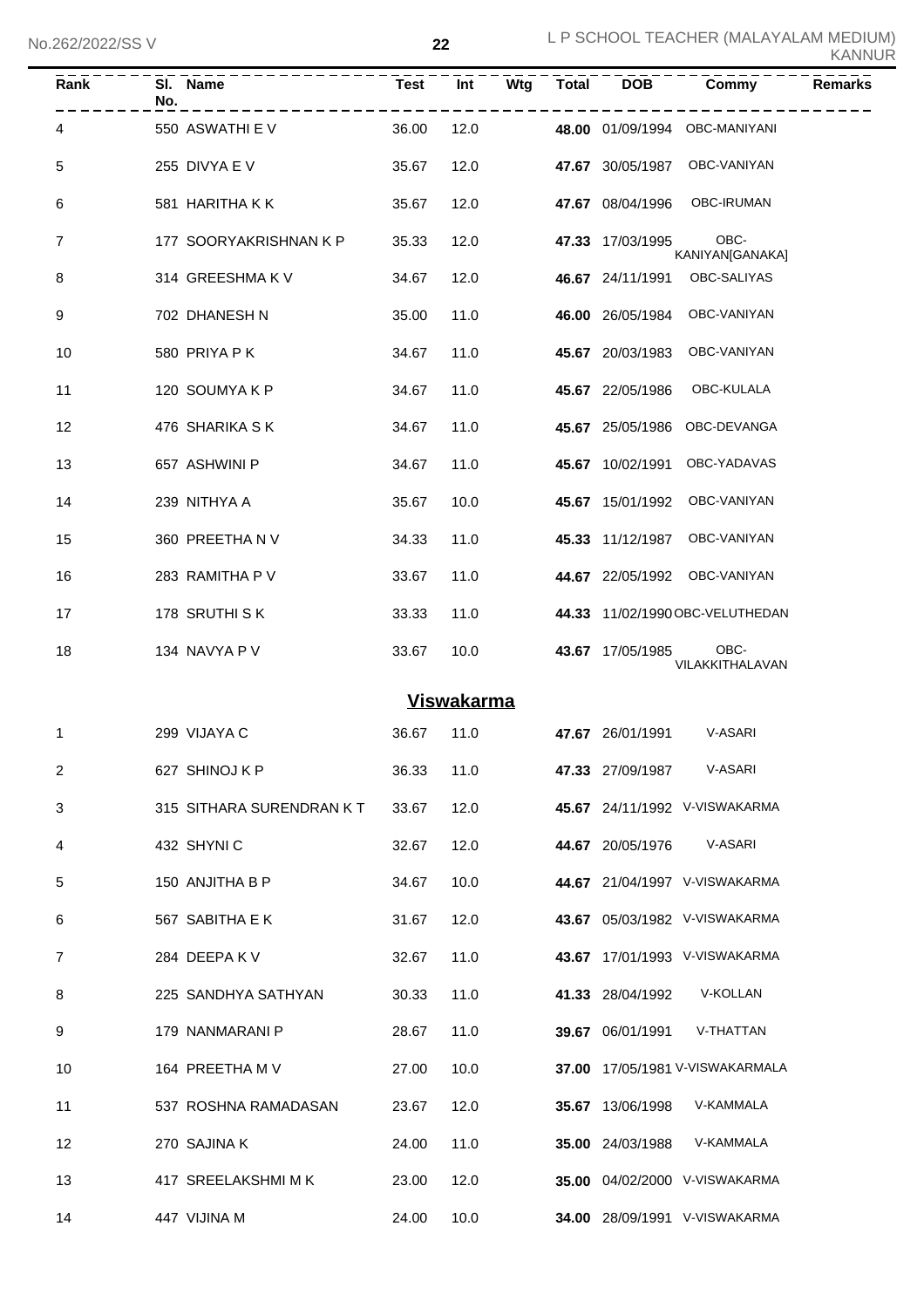| Rank              | No. | SI. Name                                                       | <b>Test</b> | Int                | Wtg | <b>Total</b> | <b>DOB</b>       | Commy                          | <b>Remarks</b> |  |
|-------------------|-----|----------------------------------------------------------------|-------------|--------------------|-----|--------------|------------------|--------------------------------|----------------|--|
| 15                |     | 30 VIJINA K V                                                  | 21.67       | 12.0               |     |              | 33.67 22/05/1997 | V-THATTAN                      |                |  |
| 16                |     | 551 VIJINA C                                                   | 21.00       | 12.0               |     |              | 33.00 13/05/1980 | V-ASARI                        |                |  |
| 17                |     | 492 SEENA MANCHERIKKANDI                                       | 20.67       | 12.0               |     |              |                  | 32.67 31/05/1978 V-VISWAKARMA  |                |  |
| 18                |     | 165 SAJINA M V                                                 | 22.33       | 10.0               |     |              | 32.33 15/05/1985 | V-KITARAN                      |                |  |
| 19                |     | 135 LAYANA M                                                   | 22.33       | 10.0               |     |              |                  | 32.33 13/05/1992 V-VISWAKARMA  |                |  |
| 20                | 90  | NIMISHA RAJAN                                                  | 21.33       | 9.0                |     |              | 30.33 23/05/1992 | V-ASARI                        |                |  |
| <b>SIUC Nadar</b> |     |                                                                |             |                    |     |              |                  |                                |                |  |
| 1                 |     | 60 BINIRK                                                      | 33.33       | 11.0               |     |              | 44.33 31/05/1991 | <b>SIUC NADAR</b>              |                |  |
| 2                 |     | 180 CHINCHU P R                                                | 23.33       | 11.0               |     |              | 34.33 06/09/1993 | <b>SIUC NADAR</b>              |                |  |
| 3                 |     | 682 ARUN RAJ S J                                               | 17.33       | 11.0               |     |              | 28.33 13/05/1984 | <b>SIUC NADAR</b>              |                |  |
|                   |     | <b>Scheduled Caste Converts to Christianity</b>                |             |                    |     |              |                  |                                |                |  |
| 1                 |     | 209 THRESIAKKUTTY PANAYAN                                      | 37.00       | 11.0               |     |              |                  | 48.00 18/05/1984 SCCC-PULAYA   |                |  |
| 2                 |     | 74 PRIYAMOL P                                                  | 32.67       | 13.0               |     |              |                  | 45.67 26/12/1979 SCCC-PULAYA   |                |  |
| 3                 |     | 477 DAISY EDAMANA                                              | 31.33       | 11.0               |     |              |                  | 42.33 15/04/1980 SCCC-PULAYAN  |                |  |
| 4                 |     | 240 MARY PRINCY P                                              | 27.67       | 12.0               |     |              |                  | 39.67 28/01/1986 SCCC-PULAYA   |                |  |
| 5                 |     | 405 JESBIN VARGHESE K                                          | 28.00       | 11.0               |     |              |                  | 39.00 10/12/1987 SCCC-PULAYAN  |                |  |
| 6                 |     | 597 SHANA SHARON T                                             | 26.33       | 11.0               |     |              |                  | 37.33 30/05/1995 SCCC-PULAYA   |                |  |
| 7                 |     | 642 JITHU GEORGE                                               | 25.67 11.0  |                    |     |              |                  | 36.67 25/08/1994 SCCC-CHERAMAR |                |  |
| <b>Dheevara</b>   |     |                                                                |             |                    |     |              |                  |                                |                |  |
| 1                 | 75  | SINDHUK                                                        | 29.67       | 11.0               |     |              | 40.67 15/03/1981 | D-MUKAYA                       |                |  |
| 2                 |     | 45 SREEKKUTTY PS                                               | 27.33       | 12.0               |     |              | 39.33 11/02/2000 | D-DHEEVARA                     |                |  |
| 3                 |     | 285 SANDRAK                                                    | 27.00       | 12.0               |     |              | 39.00 11/11/1999 | D-MUKKUVAN                     |                |  |
| 4                 |     | 552 ARSHAMK                                                    | 24.33       | 12.0               |     |              | 36.33 04/05/1996 | D-MUKAYA                       |                |  |
| 5                 |     | 210 AKHILA P                                                   | 20.00       | 10.0               |     |              | 30.00 19/03/1987 | D-MUKAYA                       |                |  |
|                   |     |                                                                |             | <b>Hindu Nadar</b> |     |              |                  |                                |                |  |
| 1                 |     | 14 PRIYANKA V S                                                | 29.00       | 12.0               |     |              | 41.00 30/05/1989 | <b>HINDU NADAR</b>             |                |  |
| 2                 |     | 300 VISMAYA R V                                                | 27.67       | 12.0               |     |              |                  | 39.67 28/01/1994 HINDU NADAR   |                |  |
|                   |     | <b>List of Differently Abled Candidates for 3% Reservation</b> |             |                    |     |              |                  |                                |                |  |
|                   |     |                                                                |             | <b>Low Vision</b>  |     |              |                  |                                |                |  |
| 1                 | 11  | <b>MUSTHAFAKP</b>                                              | 33.33       | 13.0               |     |              | 46.33 18/08/1998 |                                | DA-LV          |  |

**Hearing Impairment**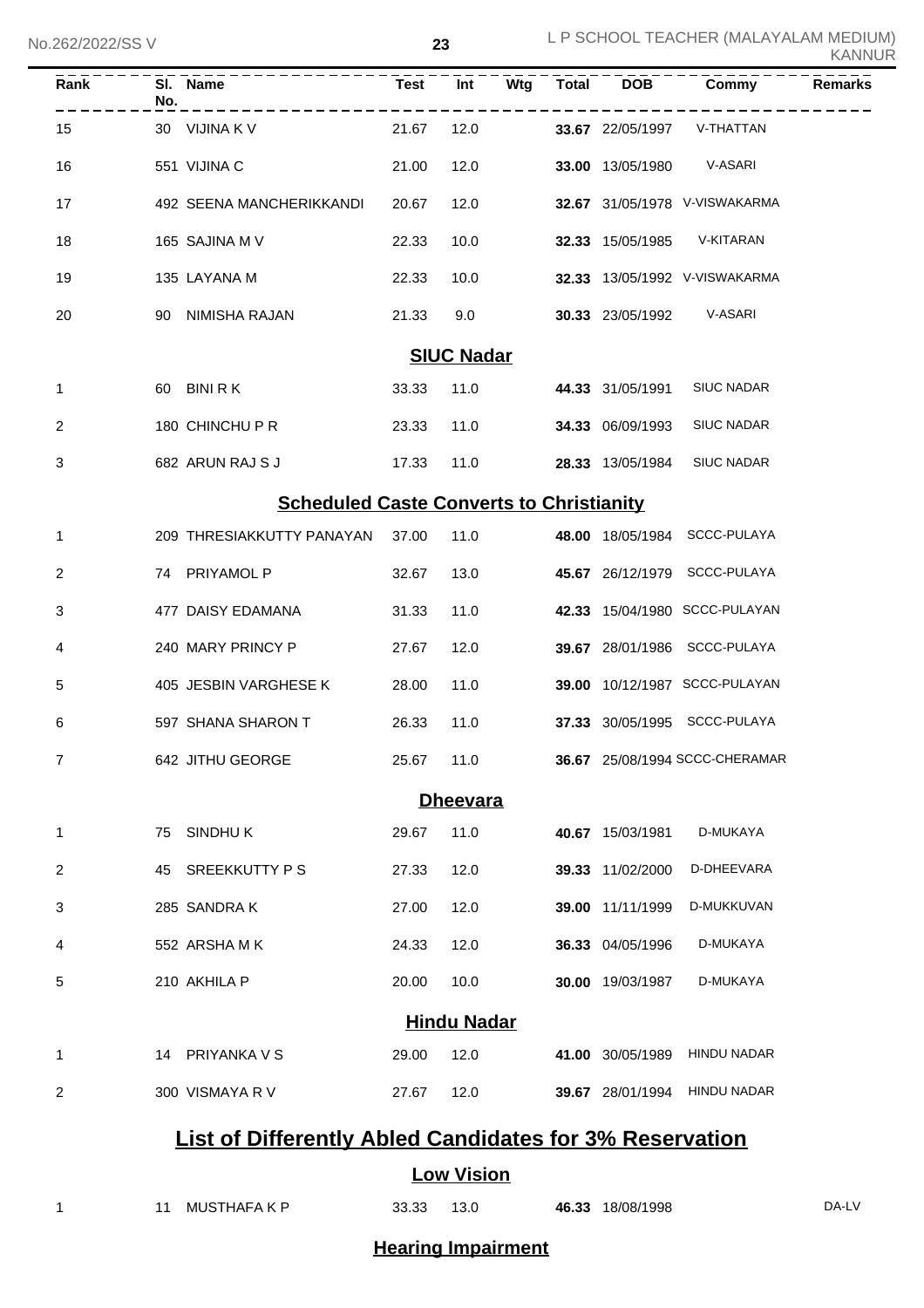| Rank                                         | SI.<br>No. | Name                 | Test  | Int  | Wtg | Total | <b>DOB</b> | Commy | <b>Remarks</b> |
|----------------------------------------------|------------|----------------------|-------|------|-----|-------|------------|-------|----------------|
|                                              |            |                      |       | Nil  |     |       |            |       |                |
| <b>Locomotor Disability / Cerebral Palsy</b> |            |                      |       |      |     |       |            |       |                |
|                                              |            | AYISHATHUL JOUHARA C | 39.00 | 12.0 |     | 51.00 | 17/07/1999 |       | DA-LD/CP       |

| 2 | 12 | DHANYA SOUZAN  | 16.00 | 14.0 | 30.00 | 12/06/1998 | DA-LD/CP |
|---|----|----------------|-------|------|-------|------------|----------|
| 3 |    | 15 SUJEERA R M | 14.00 | 13.0 | 27.00 | 22/05/1980 | DA-LD/CP |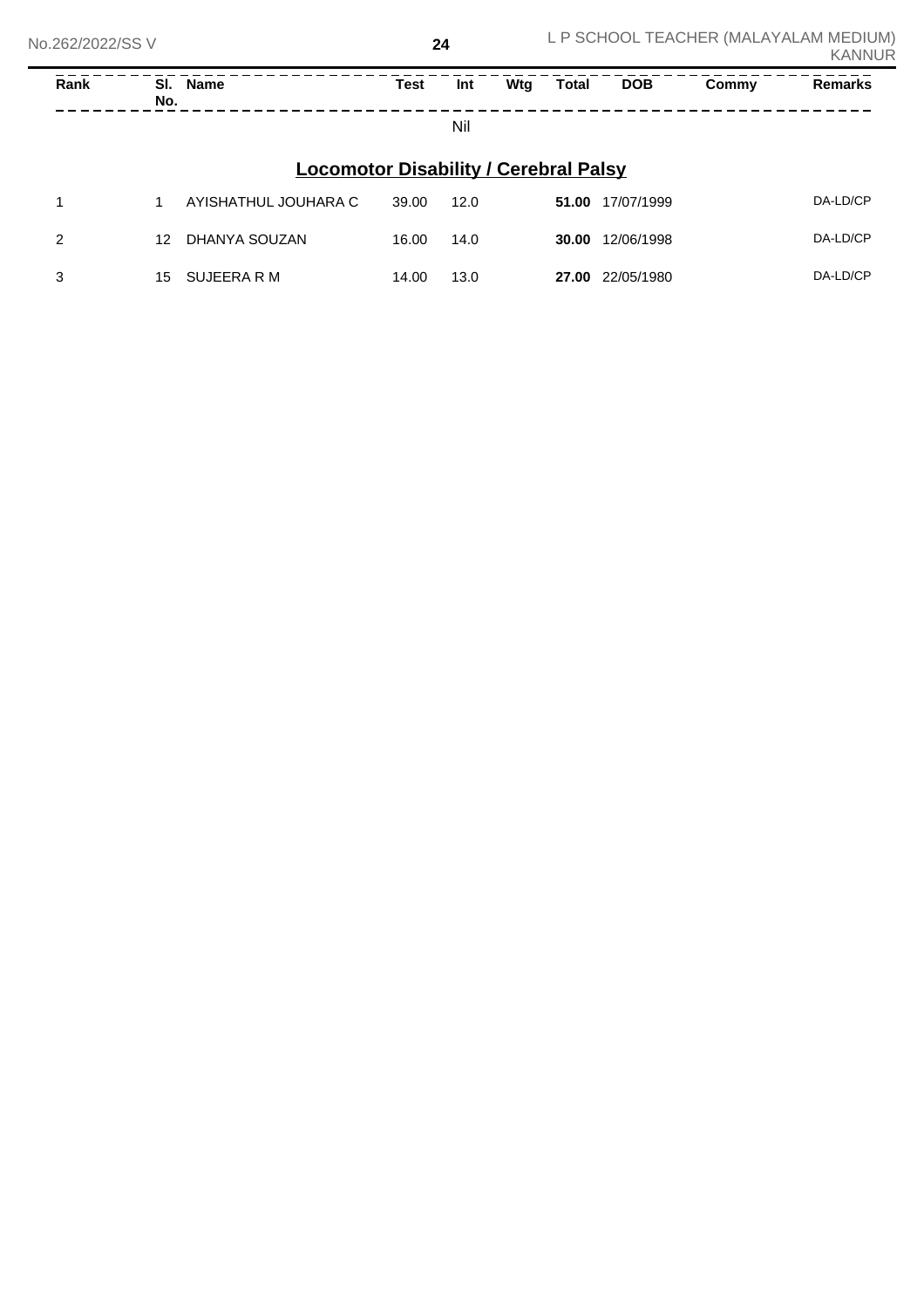#### **SC - Scheduled Caste, ST - Scheduled Tribe, M - Muslim/Mappila, LC/AI - Latin Catholics/Anglo Indian, OBC - Other Backward Class, V - Viswakarma, SCCC - Scheduled Caste Converts to Christianity, D - Dheevara, DA LV - Differently Abled Low Vision, DA LD/CP - Differently Abled Locomotor Disability/Cerebral Palsy, SP - Sports.**

**NOTE (1) :-** The Ranked List will be in force till the publication of a new Ranked List after the expiry of a minimum period of one year or till the expiry of three years whichever is earlier. Candidates from the Ranked List will be advised for appointment in accordance with the rules an orders regarding reservation and rotation as amended from time to time, if applicable, against vacancies reported to the Commission during the pendancy of the Ranked List. As the advice for appointment depends on the occurrence of vacancies, there is no guarantee that all the candidates included in the Ranked List will secure appointment. The candidates remaining in the Ranked List at the time of cancellation will have no claim at all for appointment on the basis of the inclusion of their names in the Ranked List.

**NOTE (2):-** According to the existing procedure, revaluation of Answer Script is not allowed. But Answer Scripts will be rechecked if the candidates apply for in the prescribed application form available free of cost from the Enquiry Sections of the various Offices of the Commission or its photocopy, or downloaded and printed form in A 4 size paper from the Commission's website www.keralapsc.gov.in or Photocopied there from along with prescribed fee of Rs.85/- (Rupees Eighty Five Only) under the Head of Account "0051 – PSC – 105 Stat PSC 99 – Examination Fee" addressed to the District Officer, Kerala Public Service Commission District Office, Kannur. Applications submitted in any other manner will not be considered. A period of 45 (Forty Five) days time to apply for rechecking of Answer Scripts will be allowed to candidates with effect from the Date of publication of the Ranked List in the official website of the Commission (ie.,on or before 15 .07.2022). The candidates can avail only one chance after the Approval of Ranked List. Rechecking of invalidated answer scripts due to any defects will not be considered. Application for Rechecking received after the stipulated time will not be entertained and Fee once remitted will not be refunded.

**NOTE (3):-** Candidates who wish to obtain a photocopy of their OMR Answer Sheets (Part A & Part B) relating to this selection shall remit a Fee of Rs.335/- (Rupees Three hundred and thirty five only) in any of the Treasuries in the State (Head of Account : 0051 – PSC – 800 – State PSC – 99 – Other Receipts). The duly filled in application in the prescribed form available from the Commission's Website www.keralapsc.gov.in along with the original chalan should be submitted to the District Officer, Kerala Public Service Commission District Office, Kannur within 45 (Forty Five) days from the date of publication of the Ranked List in the official website of the Commission. A copy of an answer sheet will be issued only once to a candidate. Copies of OMR answer sheets invalidated due to any defect will not be issued. Candidates are prohibited from applying for copy of an answer sheet which is not their own, and legal proceedings will be initiated against those who do so. The last date for receipt of application is 15.07.2022. Applications received after the prescribed date will not be entertained.

**NOTE (4) :-** The entries put in column (9) are based on the Communities specified by the candidate in their Application forms and proved by them with necessary documents. The candidates whose Communities have not been correctly noted in the Ranked List as proved by them in their Application should intimate the fact to the District Officer, Kerala Public Service Commission District Office, Kannur within one month from the Date of publication of the Ranked List to get the benefit of Reservation to which they are entitled to. In the absence of timely information regarding discrepancies if any, the candidate will be advised as incorporated in the Ranked List.

**NOTE (5) :-** "Any candidates can relinquish his/ her right for appointment in writing duly attested by a Gazetted Officer of State/ Central Government with Signature, Name, Designation and Office Seal along with a notarized affidavit and a self attested copy of an ID proof bearing photograph as enlisted in the general conditions. The request for relinquishment received within 15 days from the date of publication of Ranked List in the official website of the Commission will be honoured against the requisitions of vacancies that are pending with the Commission up to the finalization of the Ranked List. After the publication of the Ranked List, the request for relinquishment will be considered only if such request is received on or before the date of receipt of requisition, based on which he/ she is to be advised".

**NOTE (6)** :- The A part and B part of OMR scripts will be destroyed after completing 6 months period from the date of finalisation of Ranked list, i.e. on 30.11.2022.